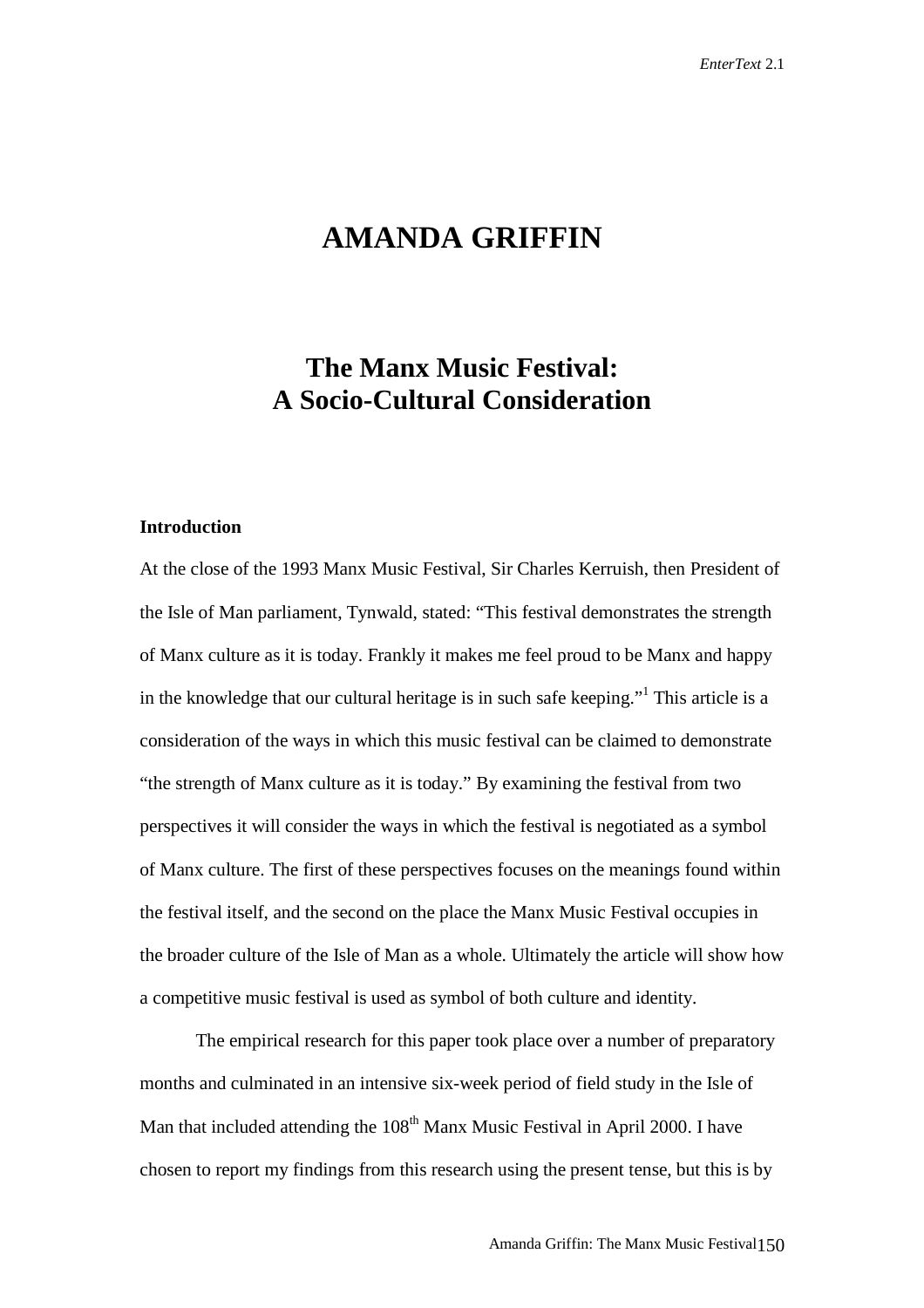no means an attempt to place the research in some sort of historically ambivalent moment, with disregard to the passage of time. The paper is concerned with the social and cultural meanings found in and through the Manx Music Festival and whilst the research certainly considered the historical formation of these meanings, the qualitative research took place in the period from 20 March to 3 May 2000. The conclusions made reflect the thoughts, opinions and considerations of chosen research subjects at one particular moment in time and it cannot automatically be assumed that they reflect the thoughts, opinions or considerations of the research subjects either before or after the immediate research period. I have chosen to use the present tense rather than the past, however, to emphasise that the research was "live" involving real people, showing what they thought in a particular "live" period of time, reflecting the qualitative, subjective nature of the research. I wish to present my findings as I myself found them—not in a distant past, but very much in the here and now. I have employed the term "the festival" to refer not to that which was of the festival, but rather to describe that which was found in the festival. As the social scientist Clifford Geertz states, "the locus of the study is not the object of the study. Anthropologists don't study villages; they study in villages."<sup>2</sup> So, then, is my study of the festival a study of what was found within the festival and the culture of the Isle of Man.<sup>3</sup>

#### **History**

Strategically located in the centre of the Irish Sea, the Isle of Man, measuring no more than twelve miles in width and thirty seven in length, was the target of much attention from its surrounding neighbours and beyond, belonging, throughout the last two millennia, to Norway, Scotland and England. Despite its turbulent history, or perhaps because of it, the native population developed their own unique set of cultural features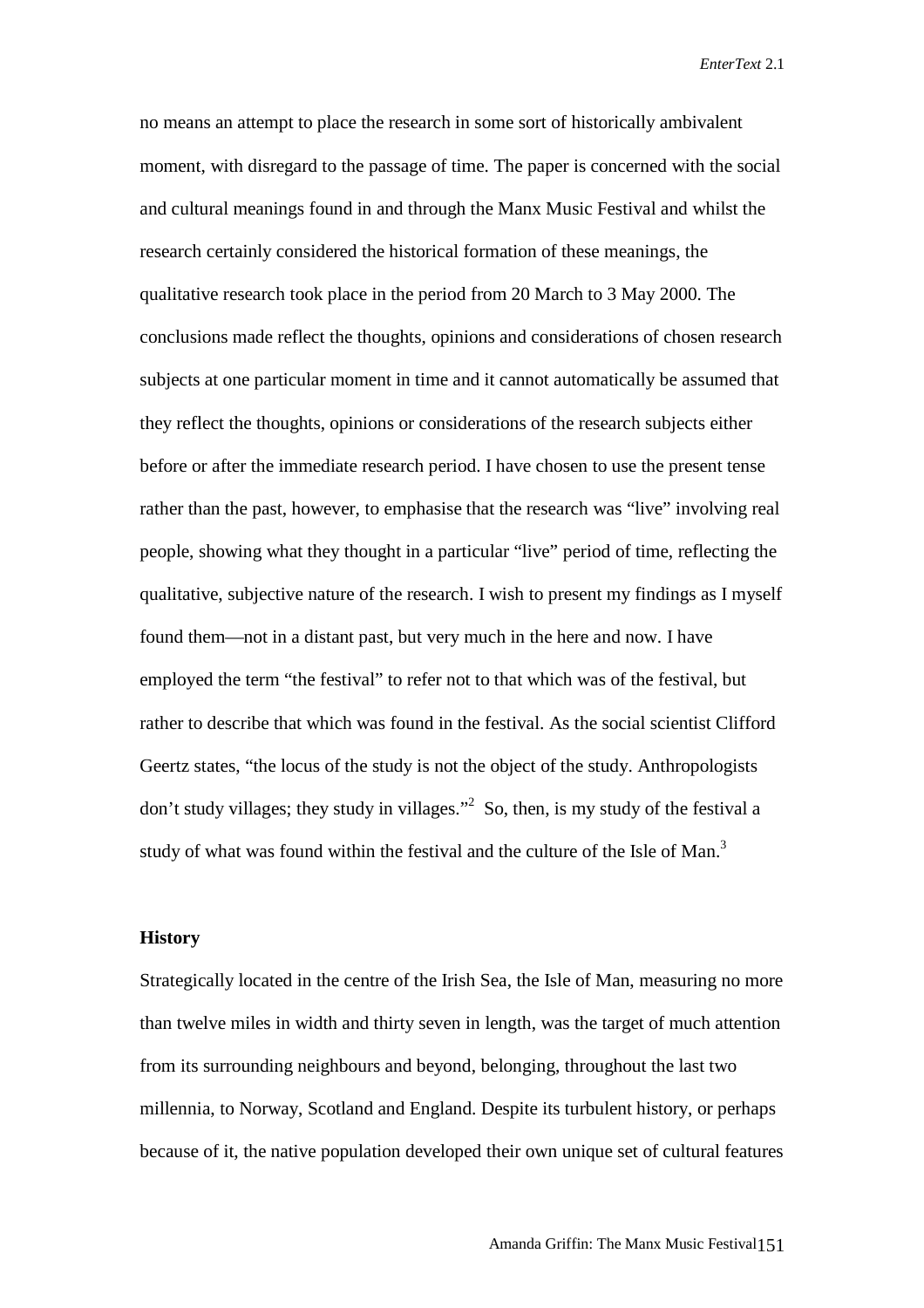including the Manx Gaelic language, music and dance. These phenomena were influenced by contact with the surrounding Celtic nations; for example, the language bears a similarity to the Gaelic of Scotland and Ireland and there are many examples of folk tunes that appear not only in the island, but also in Scotland, Ireland and England. This distinction, however, was not to last and the arrival of the Victorian age, and hundreds of thousands of tourists a year, saw the fast decline of a subsistent way of life that had existed for centuries.<sup>4</sup> Native Manx were forced to adapt to the ways of the incoming English, if only to survive economically. The need for economic advancement by the native population was coupled with the arrival of the philanthropic need to improve and educate. Those in the dominant, by now Englishspeaking, classes saw it as their mission to educate and improve the local population.<sup>5</sup> Whereas the local population had, in all probability, been bilingual, English now quickly established itself as the first language. People still continuing to use the Manx language were regarded as being somewhat inferior, even backward in the face of the opportunity afforded to those speaking English and catering to the tourist market. Whilst there was some effort to record the language, music and dance of the island, the people undertaking this were very much in the minority and their efforts were really more a case of antiquarian preservation rather than continuation. By the beginning of the twentieth century that which can be termed the "traditional" was in fast decline, and in everyday life the distinction between that which was Manx and that which was English was becoming increasingly blurred. If "Manxness" was going to be maintained in any form then the population had to look outside what had for centuries provided a sense of Manx society and appropriate those things which were thrust upon them.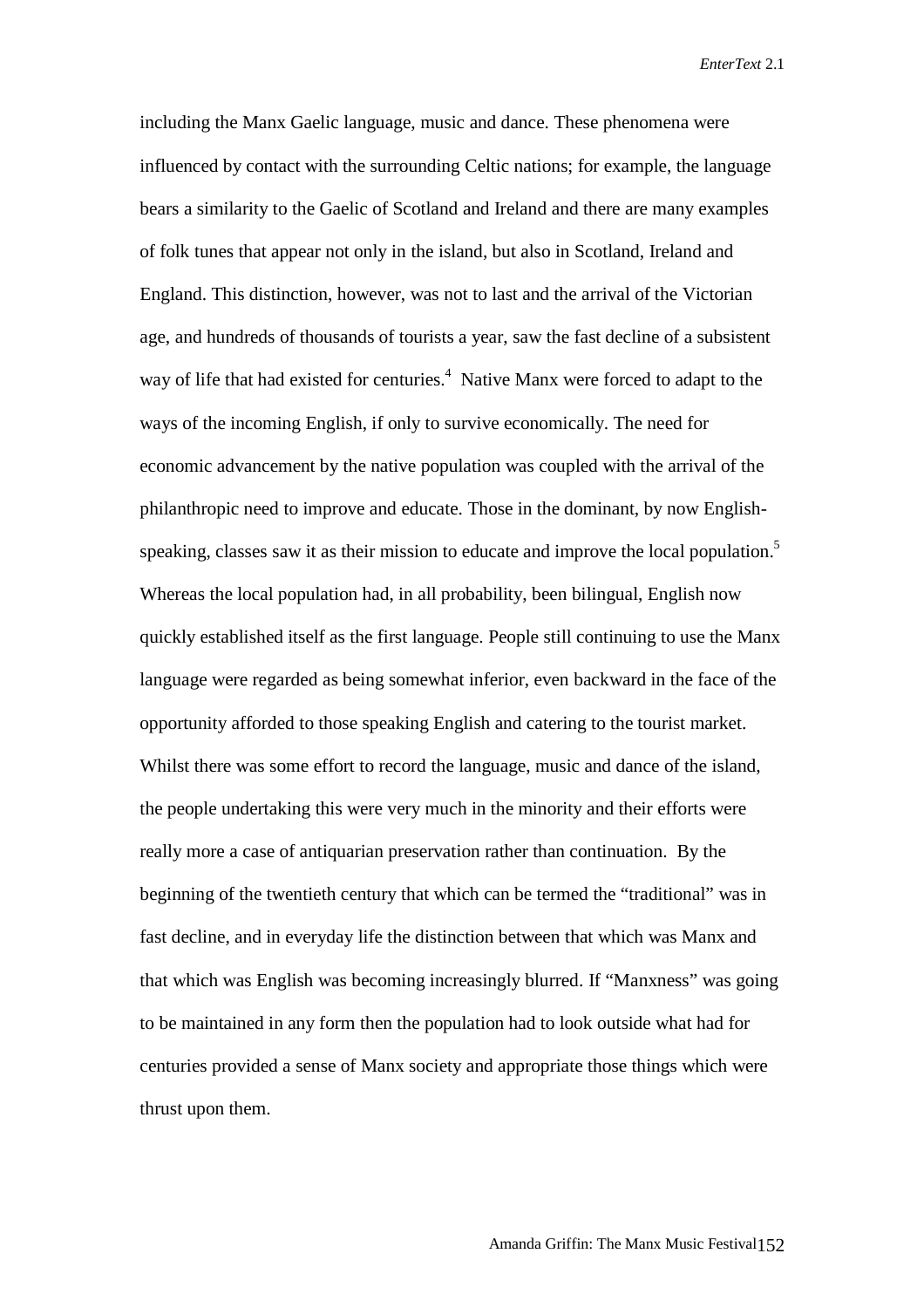In December 1892 the bud that was to blossom into the Manx Music Festival made its first appearance. Initially attached to the annual exhibition of the Isle of Man Fine Arts and Industrial Guild, the music "section"—the brainchild of one woman, Miss M. L. Wood—was a day-long round of music competitions. The first day of competitions consisted of adult and junior sight-singing classes (something Miss Wood thought to be of paramount importance in musical education), and adult and junior choral classes, and culminated in an evening concert involving all competitors. The entrants came from around the island and the competitions were an instant success; it was hoped they would become a permanent addition to the Fine Arts and Industrial Guild.<sup>6</sup>

In actual fact the Guild did not survive the First World War, but the Manx Music Festival flourished. The original intention behind the formation of the Manx Music Festival had been to educate musically, both in terms of what was considered to be good musical taste at the time and in terms of performance practice. However, quite unconsciously it also provided one successful platform upon which the reestablishment of a Manx identity began to be built. This was primarily because the festival was an event that involved the whole of the island. People were encouraged to come from towns and villages with measures in place to facilitate participation such as discounted public transport and "half-days" being given by employers so people could attend the competitions. The music festival provided a forum upon which a microcosm of Manx society was represented and in which everyone had their role to play from the Governor of the island who presented the prizes, down to the youngest entrant in the junior sight-singing class. All parts and all classes of the island were represented and in the early years the music festival was for many the only time residents left their respective villages and intermingled with residents from other parts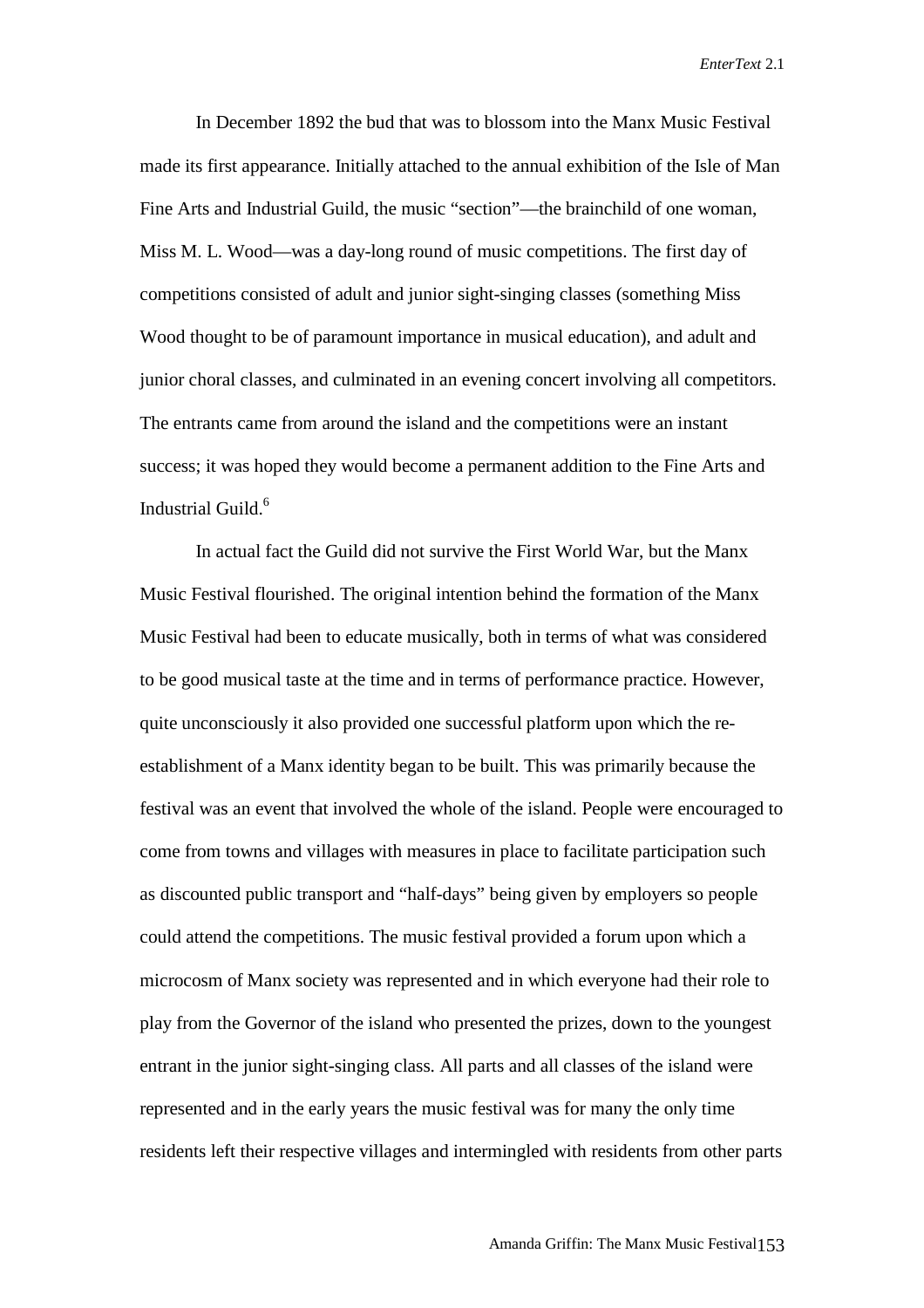of the island. In the festival was found not only the pursuit of musical excellence, but also a gathering of representatives from the whole of the Isle of Man.

The fledgling status of the festival in the early twentieth century as a Manx phenomenon was confirmed as the century progressed, but it was not only the sociopolitical circumstances surrounding the native population at the festival's inception that led to this confirmation; other factors have also had their part to play. The geographical location of the festival has enabled it to grow as a symbol of culture. The status of the festival as an island festival has afforded it a large degree of insularity perhaps not present in festivals elsewhere: the majority of people attending the festival are Manx, and always have been Manx for over a hundred years. The festival has never happened anywhere other than the Isle of Man and as such can be claimed to be part of the ethnic identity of those involved, something that is important in the individual definition of what it means to be Manx. This is very important when remembering that at the festival's formation there was very little present in the Isle of Man that could still claim to be Manx. Further to this point is the fact that until 1923 the festival was only open to those people who resided on the Isle of Man, so "foreigners" were prevented from being involved. After this date the classes became open to those from outside the island and although there was some outside interest this was, and remains, usually very small. The festival remains something by the Manx for the Manx, and the value of this, to those involved with the festival, cannot be overestimated. Today, the Manx Music Festival has evolved from small beginnings into a week-long extravaganza of over a hundred classes in music, speech and dance and has, through its long history, formed a unique self-contained society.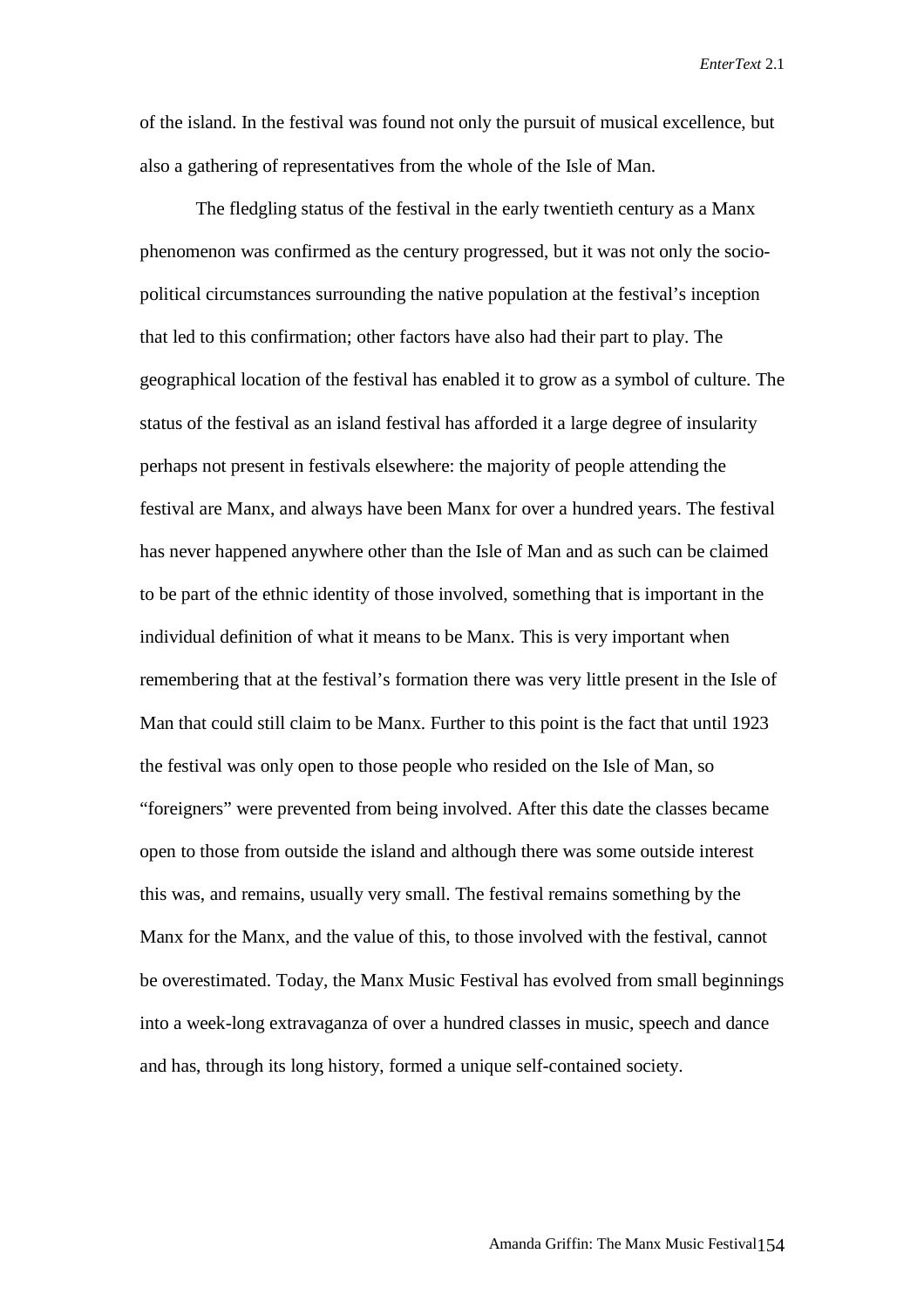#### **The Society of the Manx Music Festival**

The people who form the society of the Manx Music Festival are drawn from a variety of backgrounds: they may be school children, politicians, judiciary officials, teachers, doctors, lawyers and so on; however, what matters in the festival is not what role these people perform in the outside world, but what role they play within its confines. For example, High Bailiff Andrew Williamson, becomes Andrew Williamson, triple Cleveland Medallist, whilst Noel Cringle, President of the Manx Parliament, Tynwald, becomes Noel Cringle, Chairman of the Manx Music Festival.<sup>7</sup> The festival provides something of an egalitarian set upon which the actors are responsible for creating their own roles regardless of their external roles. As with every example of egalitarianism, however, some are more equal than others and the festival possesses an internal dynamic and hierarchical structure that has been shaped and formed through its history. Each of the individual actors in the festival assumes his or her role by choosing to belong to one or more of the six social groups present in the festival.



**Social Groups within the Manx Music Festival**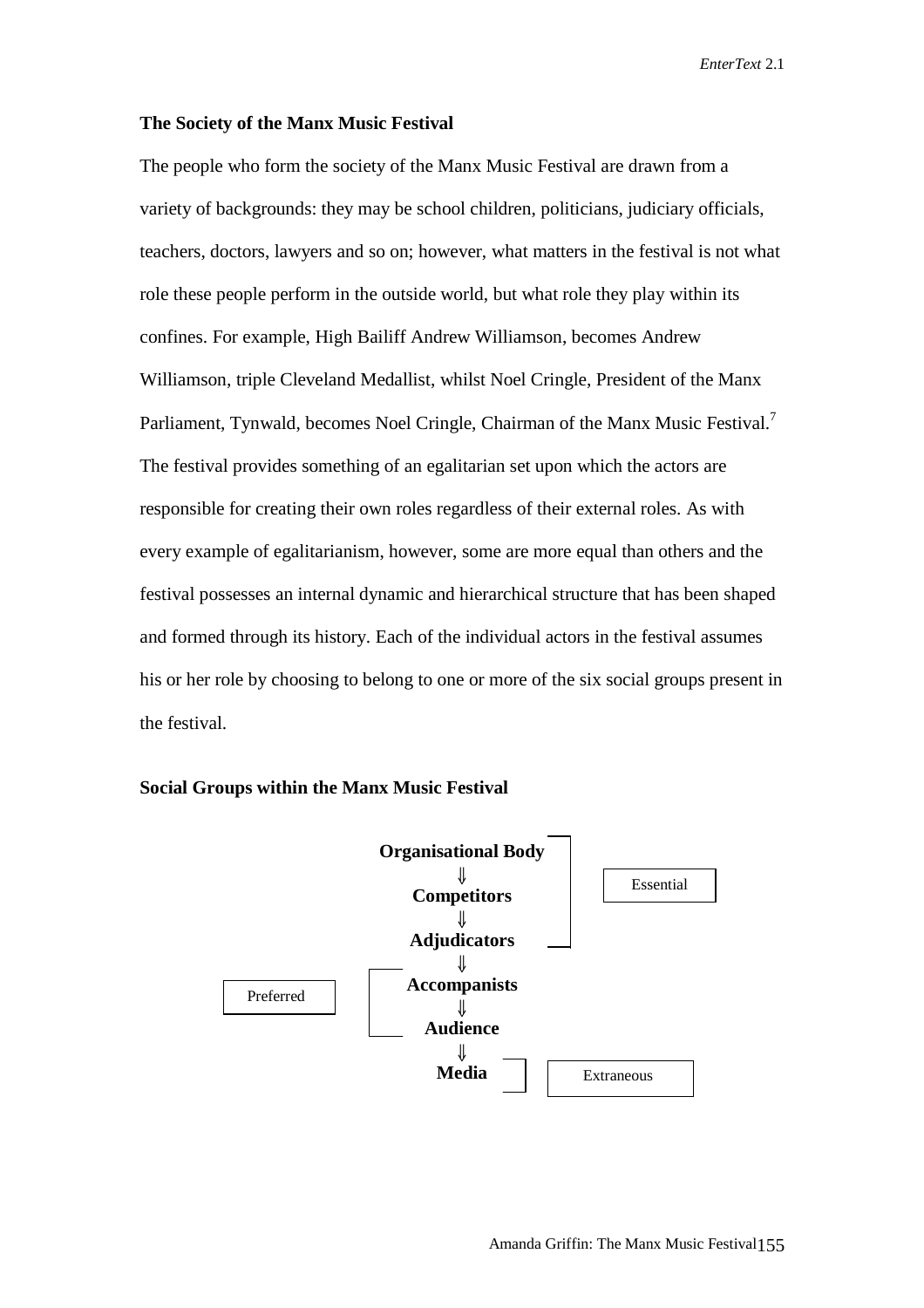This chart is representative of the relative necessity of each of the six social categories shown here in descending order. The socio-cultural meaning present in the festival is formed by the members of the six groups outlined and is assisted by the self-contained festival setting. This festival setting, now found in the Villa Marina, has fostered the development of the society found within the festival. The Villa Marina complex sits back, off the promenade on Douglas sea front, Douglas being the capital of the Isle of Man. Originally built in 1913 as a complement to the existing large concert venues present in Douglas during the tourist heyday, it first became home to the Manx Music Festival in 1948, when the "reading room" was used to house the more junior instrumental and singing classes and the more intimate of the adult classes such as the lieder. The Villa Marina became the permanent home of the festival in 1958 and has remained so ever since. The complex consists of two performance venues: the Garden Room, the former reading room, which is a small hall seating approximately three hundred and is still used for the junior and lieder classes, and the Royal Hall, a magnificent octagonal two tiered concert venue that seats fifteen hundred when filled to capacity. Connecting the two venues are numerous passageways, a bar, and a café and social area. In the fifty-one weeks of the year when the Manx Music Festival is not happening, the complex is used for a variety of entertainments: professional musical and comedy acts take place in the Royal Hall, while youth discos and ballroom dancing are to be found in the Garden Room. The complex is badly in need of renovation and the Isle of Man Government, having recently purchased the building from the council to save it from financial ruin and demolition, has drawn-up major plans to turn it into a National Arts and Entertainment Centre. In the meantime, however, it remains a relic to a long gone glorious past and, for one week of the year, the Manx Music Festival community descend *en masse* to make it their own.<sup>8</sup> The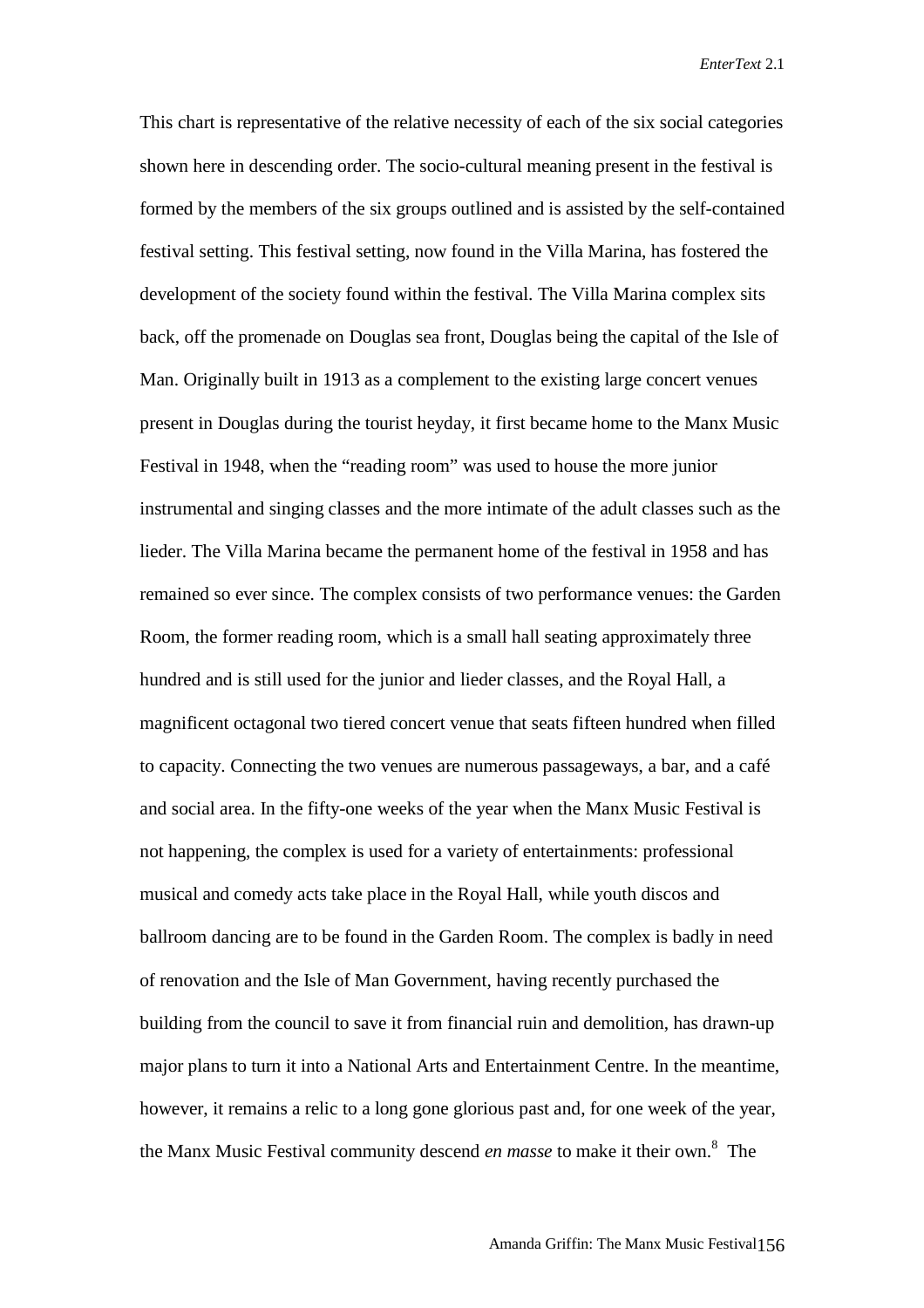self-contained facilities of the Villa Marina complex allow for total immersion in the festival environment and enable participants to spend all day attending the competitions, eating, drinking and socialising without having to step outside the complex grounds. Once in the festival context, as mentioned previously, the members' six social groups cast off their roles from the outer world and assume their festival identities and the meanings, behaviours and idiosyncrasies that these imply. High ranking in the unspoken hierarchy of the festival is gained from a number of directions: long association with the festival, membership of several of the social groups, membership of one of the "Guild" families—and a Cleveland Medal or two, or three, or four, can only enhance an individual's status in the proceedings.

## **National Identity**

Geoffrey Christian, nephew of the late and famous (at least in terms of festival folklore) Miss Emily Christian, former choral conductor and official accompanist, is, along with his wife Elaine, a keen member of the festival community both as an audience member and competitor. He considers the festival to be "Our own Manx festival. I know that there are other groups on the Island…but I see the Guild as being our Manx National Festival and we need to support it."<sup>9</sup> The need to "support" the festival stems from ethnic motivation: it provides a common tradition and the place of the festival as a "national festival" must be maintained. Triple Medallist Andrew Williamson agrees with the placing of ethnic value on the festival: "It has been going since 1892. Everyone born on the Island since then has grown up with it and always known it. The Celtic Nations have always enjoyed their music making."10 Here the insinuation is that the festival is part of the Manx culture due to its stable presence in the life of those on the Isle of Man. In this case the festival becomes not only part of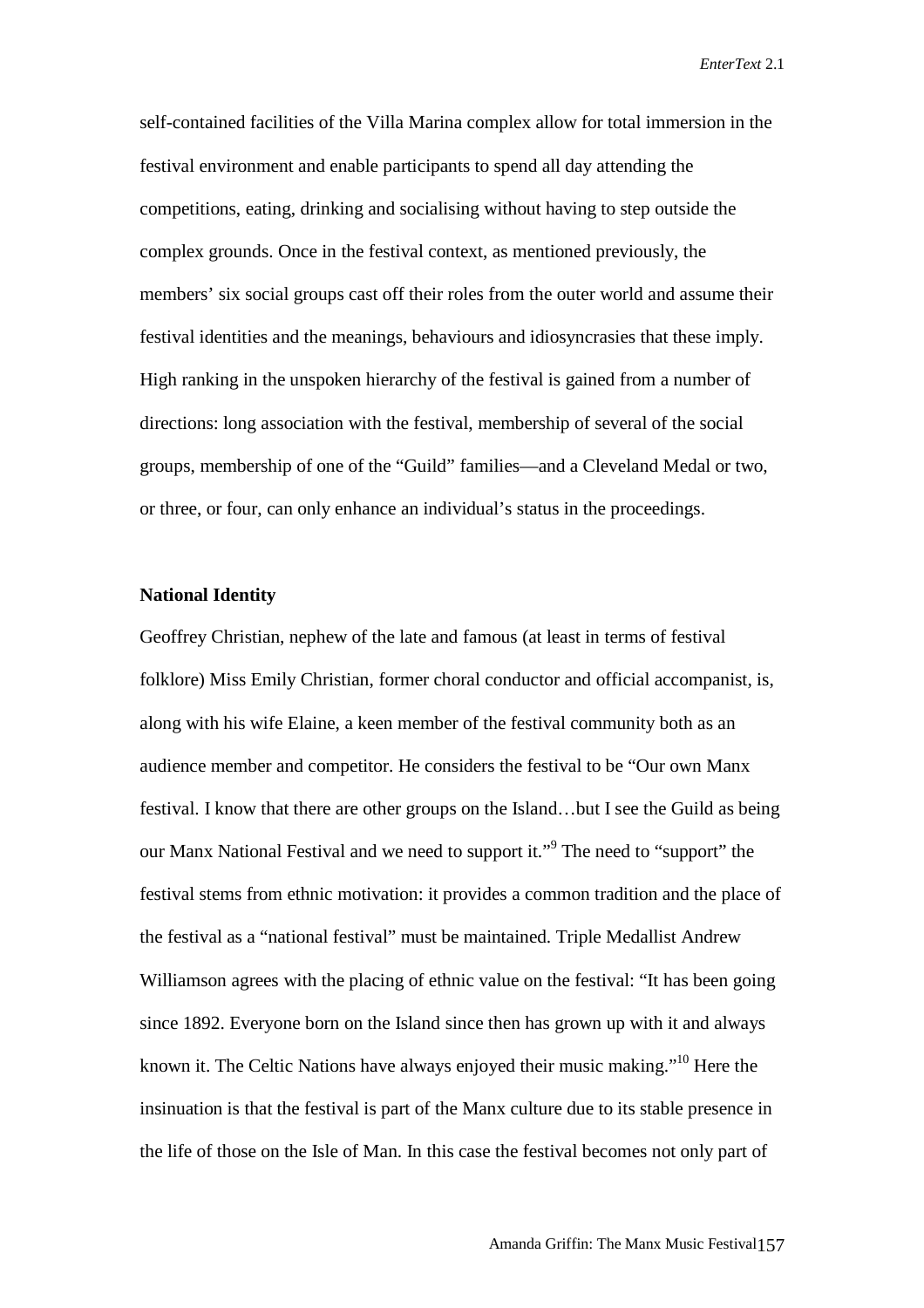Manx culture but is seen as an extension of the "Celtic" connections that the Isle of Man and the Manx people are always keen to promote.

Quadruple Cleveland Medallist, Barbara Gale, is one of the festival's keenest supporters, being a competitor, steward and member of the committee. She states that,

The "Guild" is one of "the" weeks to Manx people. Our new residents attend it if their children are involved but many Manx people attend because it is the thing you do! They'd never not attend….This is a truly Manx occasion, the Guild is the biggest musical event of the year. $^{11}$ 

Again, the festival is perceived as being a "Manx" event, even though on the surface there is very little Manx about it other than the fact it takes place on the Isle of Man. The festival has become nationalised through those involved with it who are certainly keen to state the connection of the festival to the idea of what it means to be "Manx." It is viewed as something that is still for the Manx people in an island that has seen many modern day invasions from the tourists of the early twentieth century, to the late twentieth-century finance industry. The existence of the festival for over one hundred years provides a stable tradition that has been adopted as being culturally significant. Futhermore, those involved in the festival never refer to it as the "Manx Music Festival" but always by its colloquial name of the "Guild" which again demonstrates the appropriation of this competitive music festival into something that has a special, almost exclusive, significance. The implicit meaning of the word "Guild" will only be understood by those who are part of the insular culture, whereas the alternative "competitive music festival" would be understood by almost all speaking the English language. "Guild" differentiates the festival; for those involved it contributes to its uniqueness as well as the role it plays in the formation of national culture.

The status of the festival as part of the Manx nation was consolidated in 1907 when perhaps the most overt culturally significant event of the festival's history took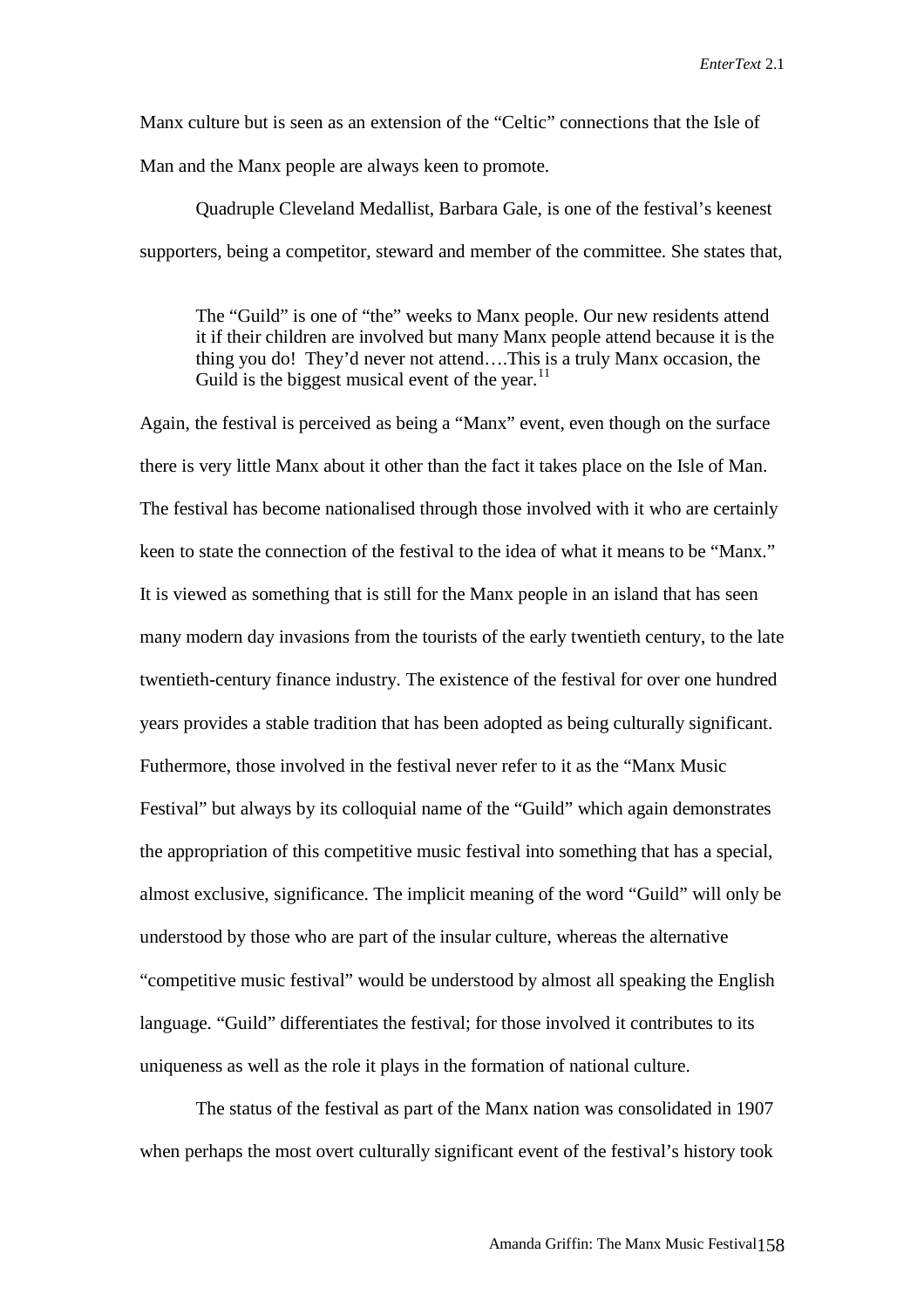place. This was the appearance of the Manx National Anthem. Written by W. H. Gill, compiler of *Manx National Songs*, the anthem was to be sung in English at the close of every festival session.<sup>12</sup> Using an adaptation of a traditional tune that had, for the Manx, held political significance for centuries, Gill crafted an anthem that combined the old with the new, the Manx air with the English words. It is not recorded anywhere that Gill had intended to write something that would stir up nationalistic fervour, but the singing of a new national anthem by people from all parts and all classes of the island can only have had a powerful effect in establishing the festival as a place to re-install, or in some cases install, a sense of Manxness and a sense of unity between the sometimes uneasy camps of the native Manx and the "comeovers" who had chosen to make the Isle of Man their home. Today the singing of the national anthem is still an important part of the everyday life of the festival. To the society of the Manx Music Festival this is seen to be one of the prime elements in affirming the "Manxness" of the event.

Dr Fenella Bazin, director of the Centre for Manx Studies and former official accompanist at the festival, encapsulates the feeling that this ritual inspires when she says,

> [It] is one of the great life experiences on the Isle of Man. I always seemed to find myself on the end of the row on Cleveland night and I was the one who had to sit at the end of the row when they announced the results and I was the one who had to go and play the piano for the National Anthem. Now the sound of the people in the Villa singing the National Anthem, our National Anthem, not the British one, it's the most amazing sound, it's quite extraordinary. People singing four parts and improvising in the four parts as well, it's the most thrilling thing that you can actually do. $^{13}$

#### **Individual Identity Formation**

The festival is not only used as a construct of ethnic allegiance and national identity,

however, but also provides a tool for the promotion of family and individual identity.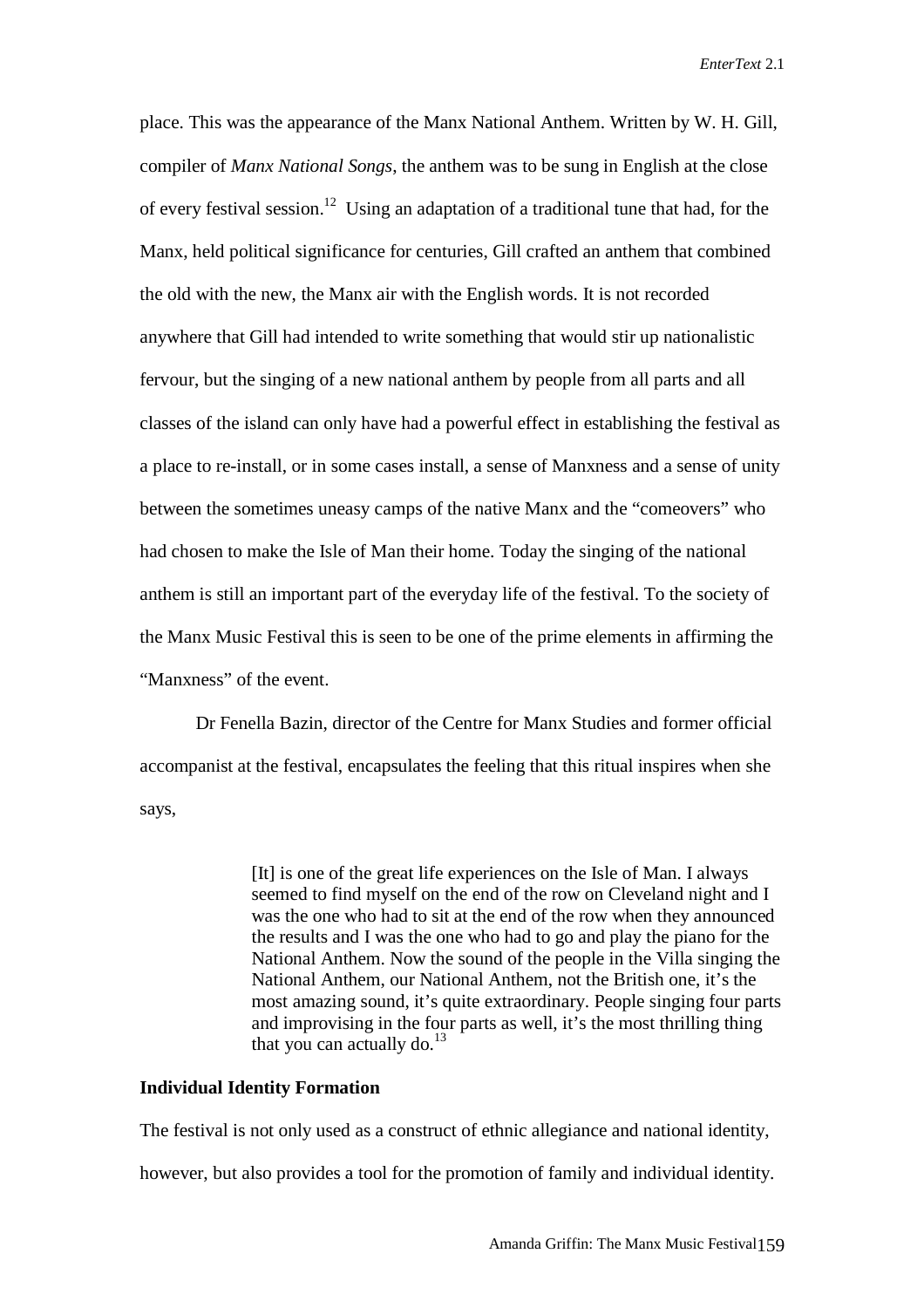The small population of the Isle of Man means that many families are related, either by blood or by marriage. The members of the society of the Manx Music Festival in the year 2000 are often the fifth or six generation of the family to participate in the festival. Often several generations of families are seen at the same festival and the festival has created a certain number of "Guild families," the members of which are expected to be successful and thus continue the family tradition. Marilyn Cannell, current official accompanist, provides one illustration of this:

> We used to go out as a family group, I think we had a name…yes, we were the "Country Singers," the various branches of the family. My Mother was a contralto, my Auntie Ena Gelling was a mezzo soprano, she's won the Cleveland medal three times, her son Philip has won it once and the other sister is Mrs Ruby Crowe and her son Graham has won the medal three times.<sup>14</sup>

Marilyn Cannell's immediate family are also connected with the festival, her two daughters, Ruth and Eleanor, having both won one of the festival scholarships for being considered the best all round performer of music, for those aged eighteen and under. The Curphey family provides a further example of a festival "dynasty" with father and daughter both winning the medal, William Curphey in 1975 and 1978, and Margaret Curphey, who was to have a prolific professional career, winning in 1960. Susie Curphey was the successful conductor of the Glenfaba Choir, a role that her daughter Muriel has emulated by leading the same choir to success in two classes at the 2000 festival. The Curphey family is, incidentally, related by marriage to the Crowe/Gelling family of which Marilyn Cannell is a member.<sup>15</sup> Family connections are present throughout as Fenella Bazin comments:

> It's very interesting, it's just like a big family party, that's what is so much fun and people are either related by marriage, or blood relatives, or third cousins twice removed or whatever, but it's a great family atmosphere.<sup>16</sup>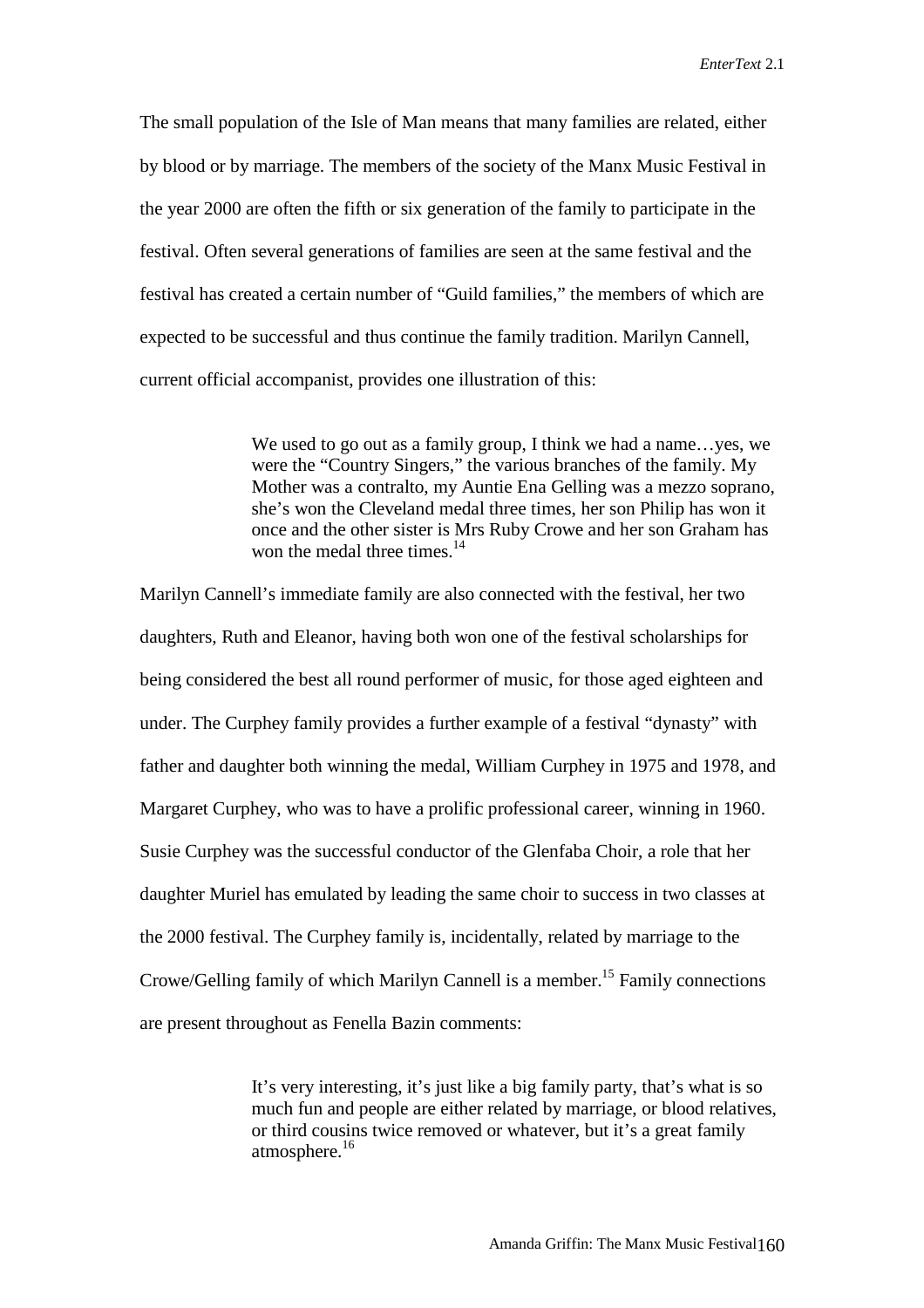The tradition associated with the festival means that a large body of its community has known each other since childhood; their parents have known each other and their children know each other and all are interested in music and the arts. This leads to further fostering of the festival society, the social gathering together of like-minded people for one particular week of the year. Marilyn Cannell defines the experience: "The Guild is a social thing, you meet people and you sit and chat. You meet up with people who you haven't seen all year and you go and have coffee and it's nice…"17 Charles Guard, a professional broadcaster and musician, has similar thoughts about the festival as he compares it with other competitive festivals away from the Isle of Man:

> I am much more interested in the Manx festival than I am, say, in the Blackpool Music Festival, simply because I know everyone here, and it's the personal knowledge, the "skeet"18 about who's singing, who's in and who's out that makes it more interesting.<sup>19</sup>

The festival has provided an ideal platform for the building of a societal group who have similar interests and motivations and have succeeded in extracting socio-cultural meaning and significance from a competitive music festival.

## **Outside Influence**

Despite the insular nature of the event, the festival society is not a "closed" one. Any one can take part, even those from outside the Isle of Man. The question that needs to be asked is how these non-Manx are received into such an insular event, especially one upon which such a large amount of "Manx pride" is placed. The answer is usually very well, particularly if they become keen supporters of the festival. Karen Elliott provides the best example of this: having moved to the Isle of Man from England in 1987, she is now one of the most successful competitors at the festival and a popular,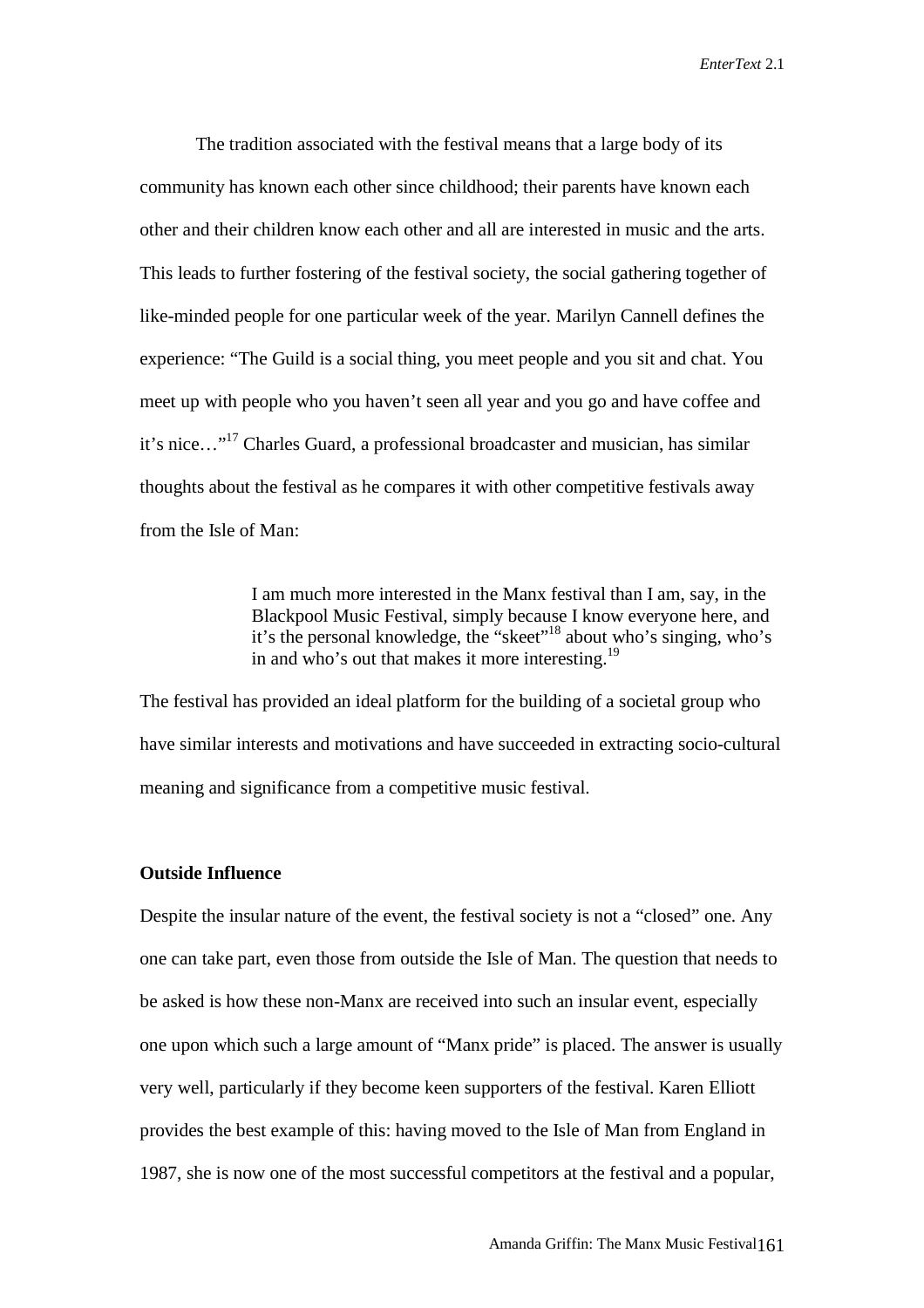respected figure both with fellow competitors and audience members alike. The reason for her acceptance seems to lie in her own acceptance of the constructs found within the festival:

> I do think the festival is part of the Manx way of life. So many families on the Island are connected to and with the festival. It's a superb week of music making. It forges friendships and everyone helps everyone…I am not Manx and that may change my perception, perhaps I'm not as blinkered as some or so steeped in the tradition that I just keep my head down and keep going. $^{20}$

Karen Elliott realises that the existence of, and the importance placed upon, ideals of family and tradition found within the festival, and whilst these do not personally affect her, she does not openly challenge them. Therefore, to the festival community she is seen to be embracing the traditions. She also contributes to the continuance of the festival by entering her own singing pupils in the competition. She has also been such a successful presence at the festival for over ten years now that many people have probably chosen to forget that she ever came from anywhere other than the Isle of Man and thus is embraced as being "Manx" even if only by adoption. Other people are not so lucky with their acceptance into the festival community. Fenella Bazin recalls possible reasons for acceptance and non-acceptance:

> I've played for people who come from across and it depends on the person, it depends how they relate to the other people who are involved in it. If they come in, and I can think of several people, there's a chap from Jersey and he was so much a part of it, he made great friends with people, he had no Manx connections at all and he was regarded as one of them. But I've also seen people who sort of swan in and say "of course, we've come from across" and they expect to sweep the board. They don't usually, which is always nice. But it really depends on the attitude of the individual. $^{21}$

As long as visitors are prepared to abide by the unspoken rules of the festival then they are made welcome. The main rules involve a respect for the convention of the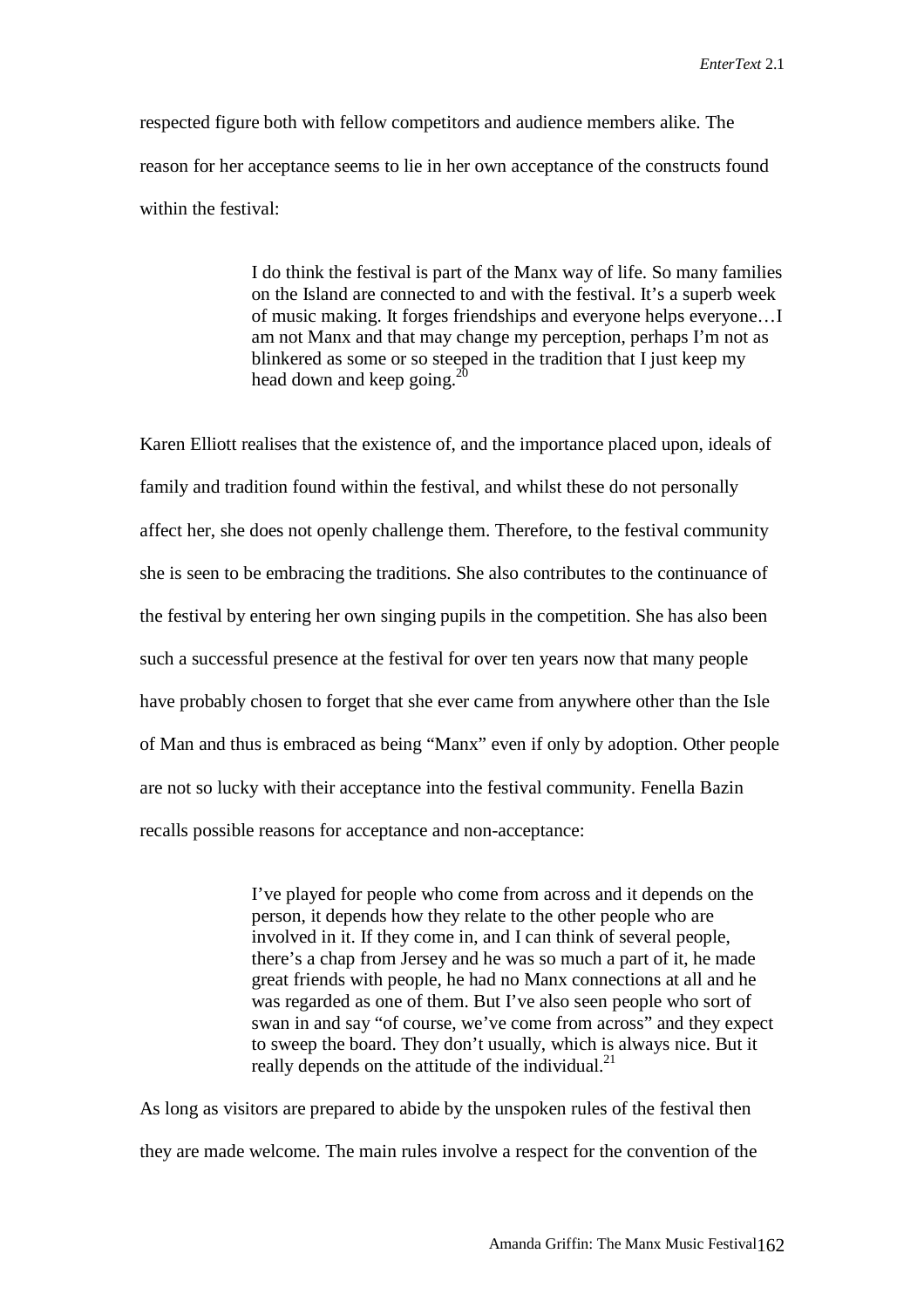festival, as part of both the heritage of the Isle of Man and the family traditions held within it. Those who are unconnected and treat the festival as part of a long circuit may find themselves lacking in the support of the other competitors and the audience. The need for this type of consideration is usually, however, very small: a glance at the 2000 festival programme shows that of the total number of competitors, numbering towards two thousand, only four were from outside the Isle of Man.<sup>22</sup> The insularity that has led to the festival becoming a vehicle for the construction of socio-cultural meaning looks set to continue.

There is one "outside" presence that is impossible to ignore and that is Cleveland, Ohio. The Cleveland Medal, first donated in 1923, has become the top award at the Manx Music Festival, but the question that needs to be asked is whether the festival has any meaning to the people of Cleveland, Ohio. The answer can be found in the thoughts of Mona Haldeman, year 2000 President of the Cleveland Manx Society:

> I don't know why the decision was made to present the medal. All I know is that it was started in 1923, and was meant to show the interest of the Cleveland Manx in the Isle of Man…The first medals were gold, but now they are merely gold plated. A mold was made, and until a few years ago, all medals were made using that mold, even though it had been cracked somewhere along the line. It was finally decided that it could no longer be used, so a new mold, a rubber mold, was made and enough medals were cast to last until 2023. After that time, who knows? While the Cleveland Manx Society is the oldest in North America, we are dwindling fast, and when the present members expire, there may not be enough younger ones to carry on. We are very proud of our contribution and love to have the medallists come and sing for  $\text{us}^2$ <sup>23</sup>

For the Cleveland Manx Society, the opportunity of giving the medal has provided a link for the Cleveland Manx with their "homeland" for over one hundred years. As for those within the festival, the Cleveland Manx are provided with a sense of heritage, contributing to a strengthening of ethnicity and identity. For the Cleveland Manx,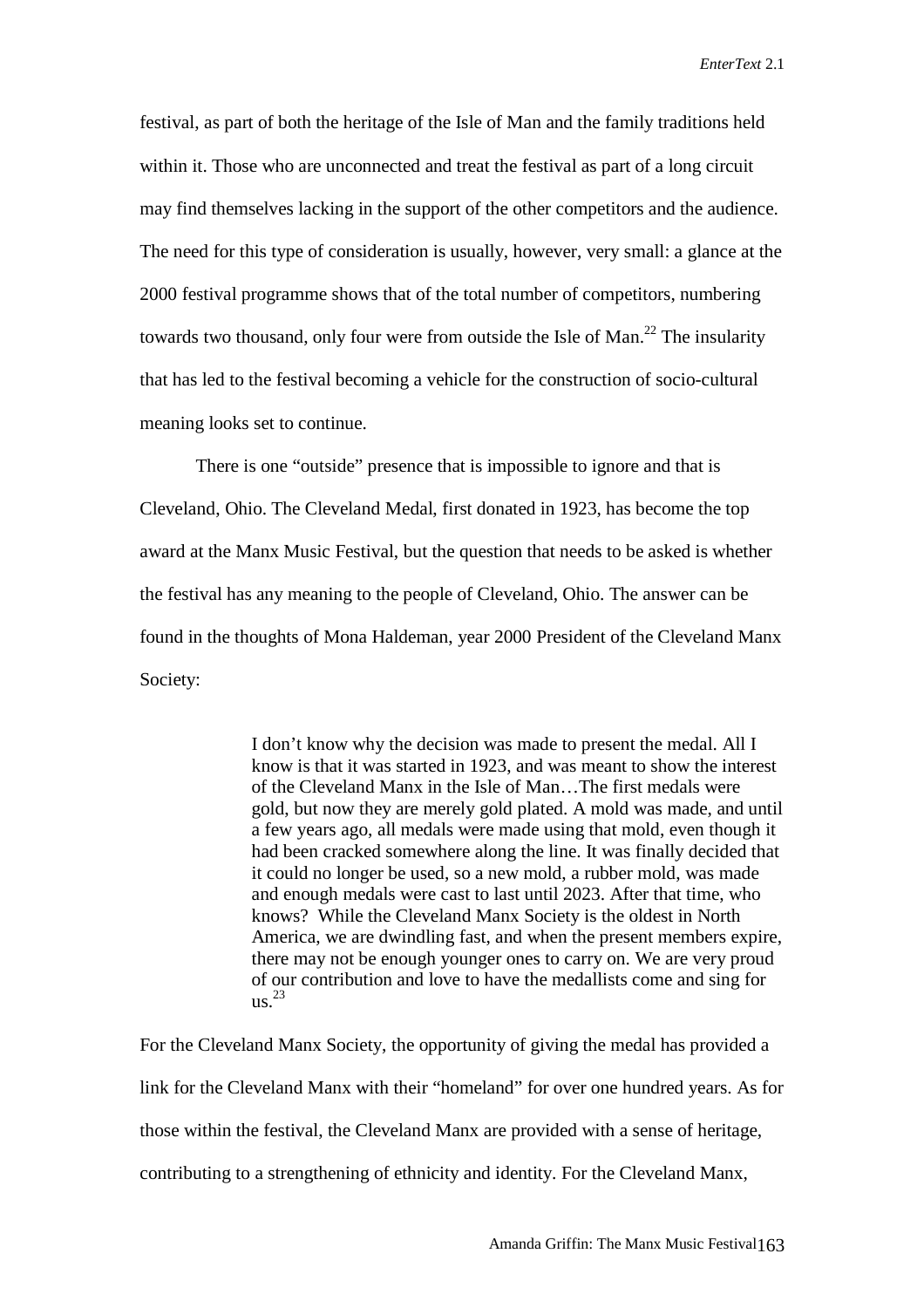especially in the year 2000 when the majority of native immigrants to Cleveland, Ohio, will have died leaving mainly second, third, fourth and even fifth generation Cleveland Manx, the link to the festival is naturally weakening. For now, however, and indeed for the near future, the fostering of trans-national cultural associations within the festival looks set to remain.

## **The Festival in the Wider Community of the Isle of Man**

Whilst the socio-cultural meanings found within the festival are extremely significant for those involved, it must nevertheless be asked if the festival has any cultural value for those who are not members of the immediate festival society. When one considers that the number of people directly involved with the Manx Music Festival totals no more than four thousand, this leaves the vast majority of the population of seventy thousand with no evident connection. Despite this, there is a wide awareness of the festival outside its immediate circle, as Graham Crowe, three times Cleveland Medallist illustrates:

> [The festival] is an important part of the way of life for a small number of people, but for the vast majority of Isle of Man residents, the festival passes them by. A big percentage, however, has heard of and is aware of the Cleveland Medal. $^{24}$

This indirect connection with the festival and the Cleveland medal is fostered by a number of sources, which include newspapers, the radio and word of mouth, and through other musical events in the Isle of Man, and thus the festival becomes part of a wider "web of significance."

The three local newspapers each have an average weekly circulation of approximately sixteen thousand, and the Manx Music Festival features on the front page of all of these throughout its duration. However, it is not only in the printed press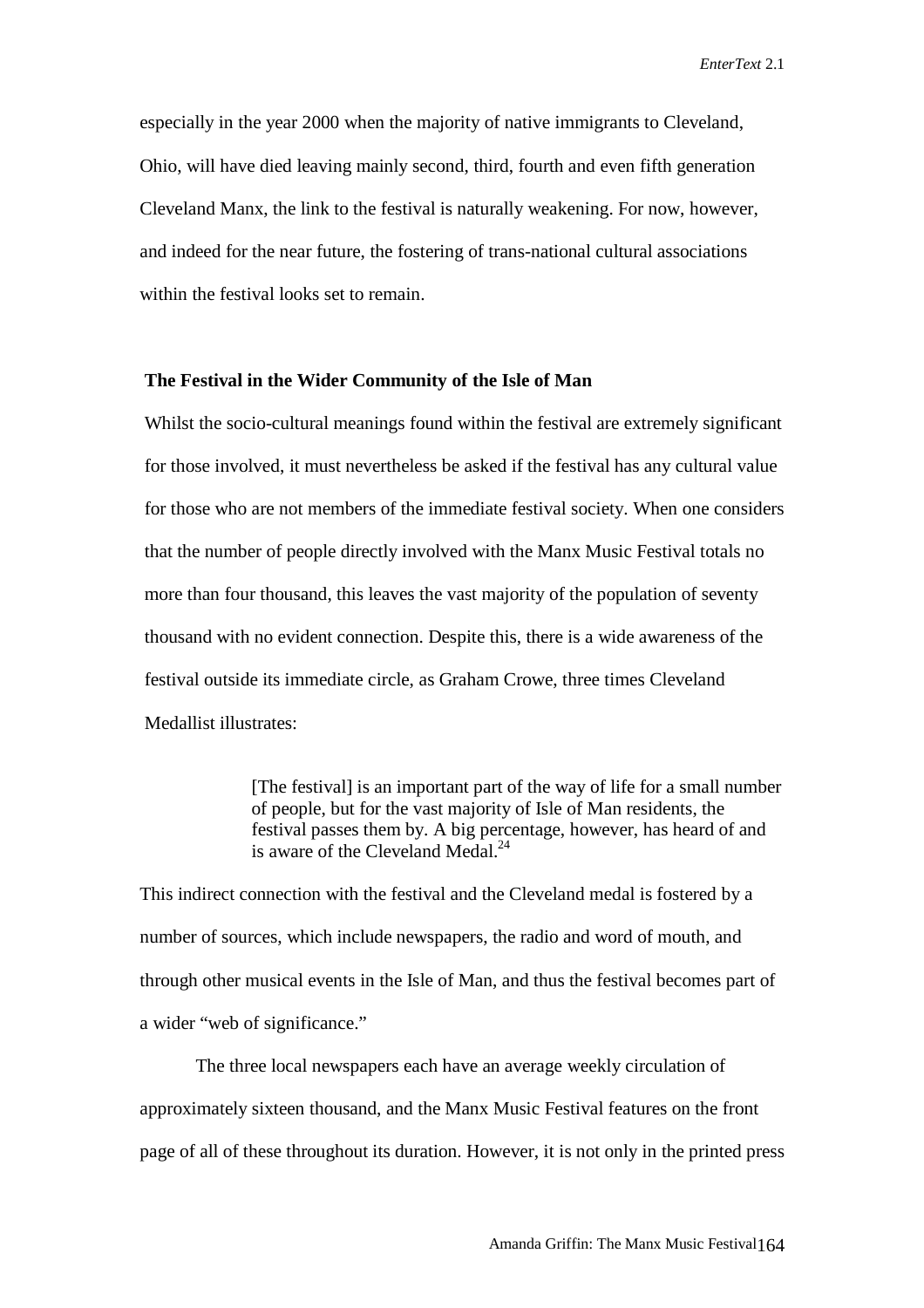that knowledge of the festival becomes available to the general public. Manx Radio began transmitting daily reports of the festival in 1965, although Martin Faragher reports that "at that stage not many Manx villages could pick them up."<sup>25</sup> Nowadays. transmission is not problematic and Manx Radio reaches every part of the island. In 2000 the festival had twice daily reports on the radio throughout its duration timetabled at 8.15 am and 6.00 pm. In addition there were two further programmes: the broadcast of Finals' Night highlights and a two-hour nostalgia programme on the afternoon of Finals' Night. These programmes are broadcast at such a time as to give maximum exposure. For example, people may idly have Manx Radio on in their cars on the way to and from work when the festival broadcast is likely to be playing. This sort of exposure enables raised awareness of the festival even if the people listening are not personally involved with it, so, for instance, the listening audience will pick up on the importance given towards "Cleveland Night" and attach their own significance to the event and the winners.

The final way in which the profile of the festival is raised in the eye of the general public is by word of mouth, which is particularly the case in respect of new residents who would not otherwise be aware of the festival's existence. Alison Farrina, resident of the Isle of Man for three years and lately Head of Drama at the Manx Academy for the Performing Arts, describes her first encounter with the festival as follows:

> Well I heard about the Guild the first year I was here from word of mouth and didn't quite know what it was and everyone kept saying, "Oh the Guild…he's in the Guild…the Guild…the Guild… the Guild" and erm, I wasn't quite sure what it was, but I knew it was important because of the reverence that everyone seemed to have for it. And finally I realised it had to do with singing and music and some bits of drama and then I started to get more interested in it.<sup>26</sup>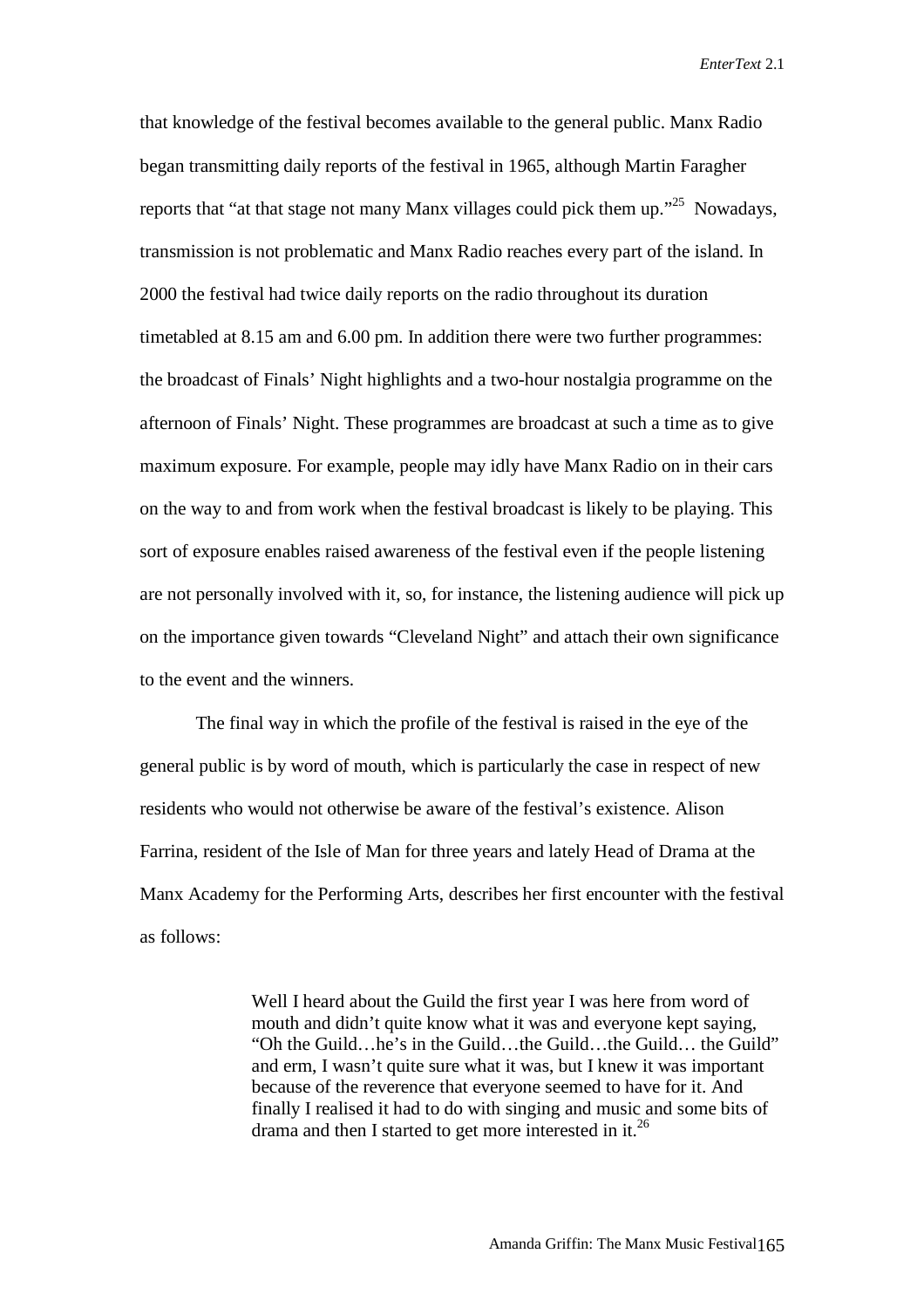This type of introduction to the festival is not unusual for new residents, particularly the confusion over the use of the colloquial title "Guild." What can be drawn from Alison Farrina's response is the appearance of meaning drawn from the "reverence everyone seemed to have for it." Alison Farrina was aware of a cultural significance, even if she was not actually sure what that significance was.

The best example of the festival containing cultural significance throughout the Isle of Man is seen in the presence of festival terminology in mainstream society. Graham Crowe stated "a big percentage (of the population) have heard of and are aware of the Cleveland Medal." The media, in reporting other musical events in the Isle of Man, often encourages this awareness. The Cleveland medal becomes a culturally implicit term: it is seen and known as a validation of singing ability to the vast majority of Isle of Man residents even if they do not actually know what the Cleveland Medal, or the Manx Music Festival, actually is. Medallist Andrew Williamson comments,

> Singers and Musicians are likely to say "X is good, therefore he will win the Cleveland Medal." Non-singers and non-musicians often see it the other way around— "X must be good *because* he has won the Medal."<sup>27</sup>

Double medallist Karen Johnson similarly reports,

I have won two medals and I found that I was asked to perform at certain functions *purely* because of the medal, whether they knew I could sing or not and, of course, the next year someone else would be asked $^{28}$ 

The term "Cleveland Medal," like the term "Guild," is culturally implicit only in the Isle of Man and it is impossible to imagine the words "Cleveland Medal" holding any significance for those not connected with the Isle of Man. That the term would only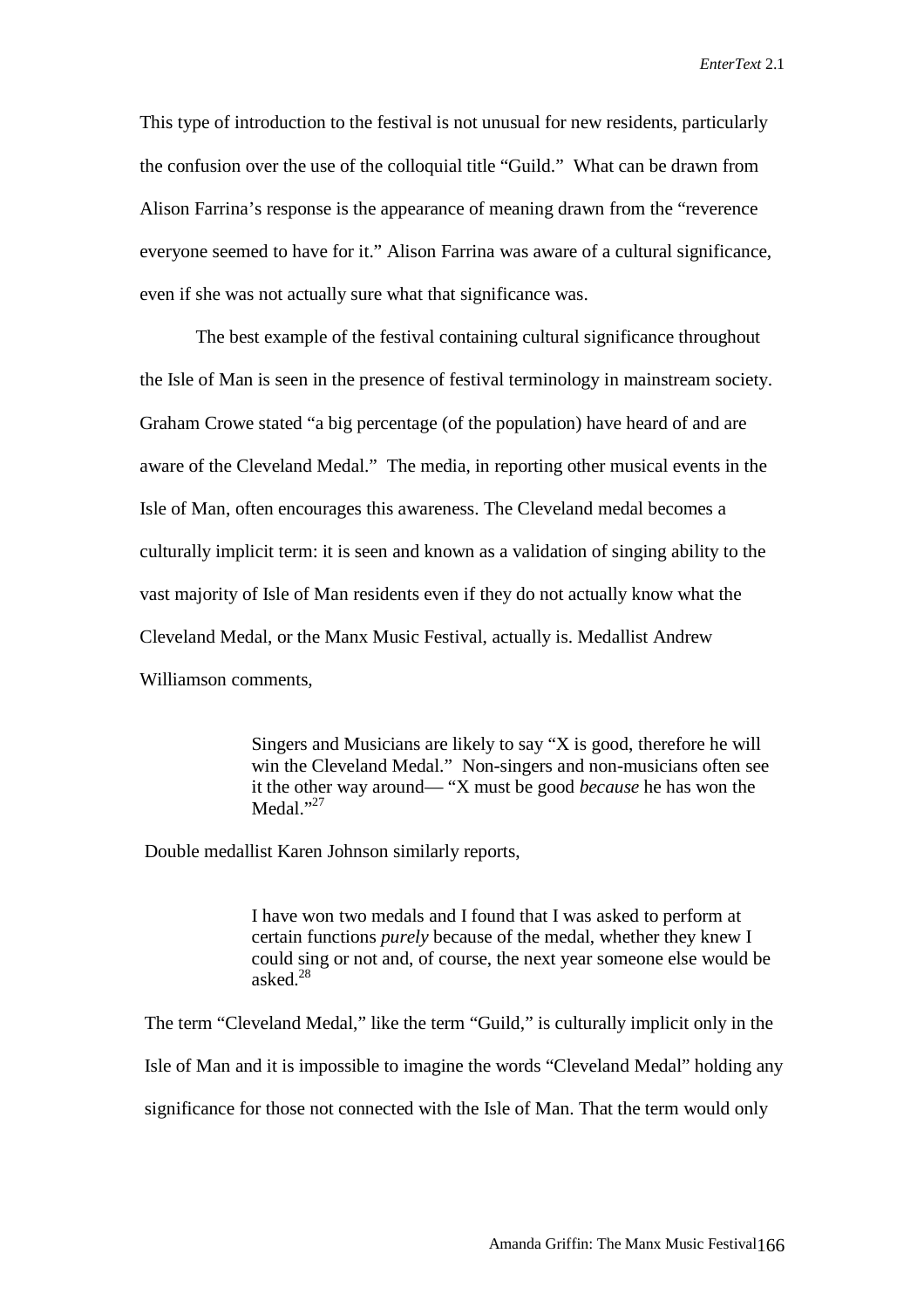be understood in the Isle of Man highlights the existence of a specific Manx culture, of which the Festival itself is a key part.

The vast majority of the musical community in the Isle of Man is in agreement over the influence that the festival has had in raising the standards of music-making in the Isle of Man. This may not be as apparent now when there is an excellent peripatetic music education system in the island's schools and many private instrumental teachers to complement it, but it must be remembered that the initial interest in musical education for the masses in the Isle of Man came from Miss M. L. Wood, the festival creator. Without her initial interest in musical education and the creation of the musical competitions, it is safe to say that music making on the Isle of Man would certainly not be at the standard it is today, and would not be nearly as prolific as it actually is. The interest in music making fired by the Manx Music Festival over one hundred years, be it for social, competitive or other reasons, means that the Isle of Man now has a musical heritage of which it can be justifiably proud.

## **Conclusion**

In conclusion then, it can be seen that there are four distinct elements that make the Manx Music Festival "Manx":

- Firstly, the festival began at a time when the local population were undergoing an extreme change in circumstance leading to the obliteration of their traditional practices and the consequent need to reformulate these.
- Secondly, the festival takes place on a small island thus affording a degree of insularity that is not necessarily present in festivals that have a larger area and population base to draw upon.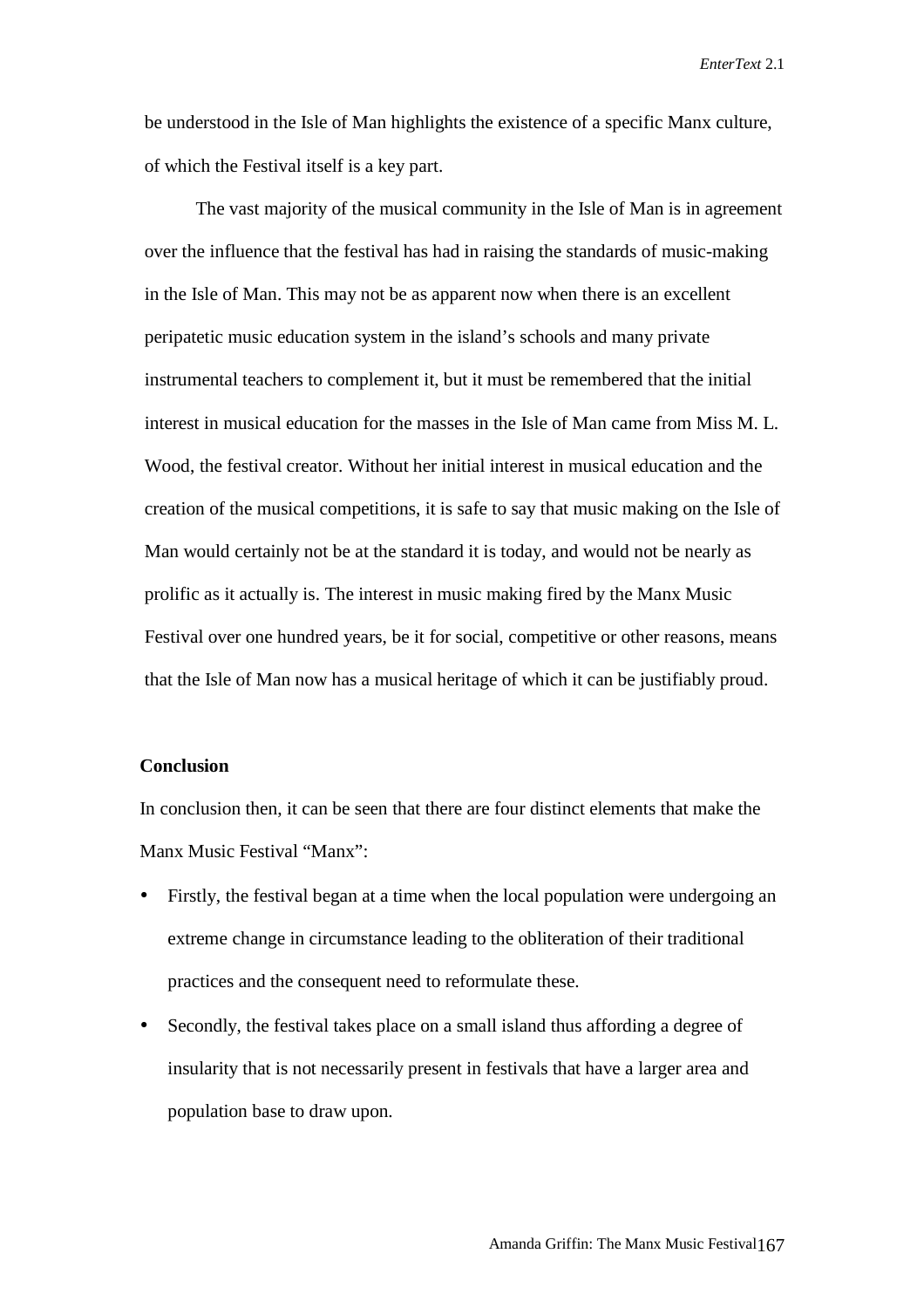- Thirdly, the festival provides the setting for a self-contained microcosmic society that has been and still is largely of Manx origin.
- Fourthly, elements of the festival have permeated the wider society of the Isle of Man leading to a number of culturally implicit terms and traditions sprung directly from the existence of the festival, the quintessential example being the national anthem.

The Manx Music Festival is not all things to all men; it does have its opponents, from those who see competition in music as being unhealthy for musical development, to those who think it could be doing more to help the more "traditional" Manx arts.

Indeed, there is great debate among many parties as to what the term "Manx" actually signifies. At a most obvious level the festival is Manx because it takes place in the Isle of Man and the majority of participants are from the Isle of Man. There are, however, a number of interested parties in the Isle of Man who vehemently promote what they see to be a Manx culture that is not to be found in the Manx Music Festival. To the promoters of this particular cause, the Manx Music Festival is seen as anything but "Manx;" it may take place in the Isle of Man but that is the only claim to the loaded term "Manx" that it can make. It does nothing to promote the traditional way of life that way changed forever by the arrival of English dominance in the nineteenth century, with the exception of a few token "Manx" language classes; it is, indeed, part of the system that was responsible for the erosion of Manx culture in the first place. The great debate as to what is and is not "Manx" has been ongoing since before the twentieth century, and is closely associated with ideas of tradition and authenticity. The place of the Manx Music Festival in this debate lies in whether it is justified in claiming its place as being a part of Manx culture.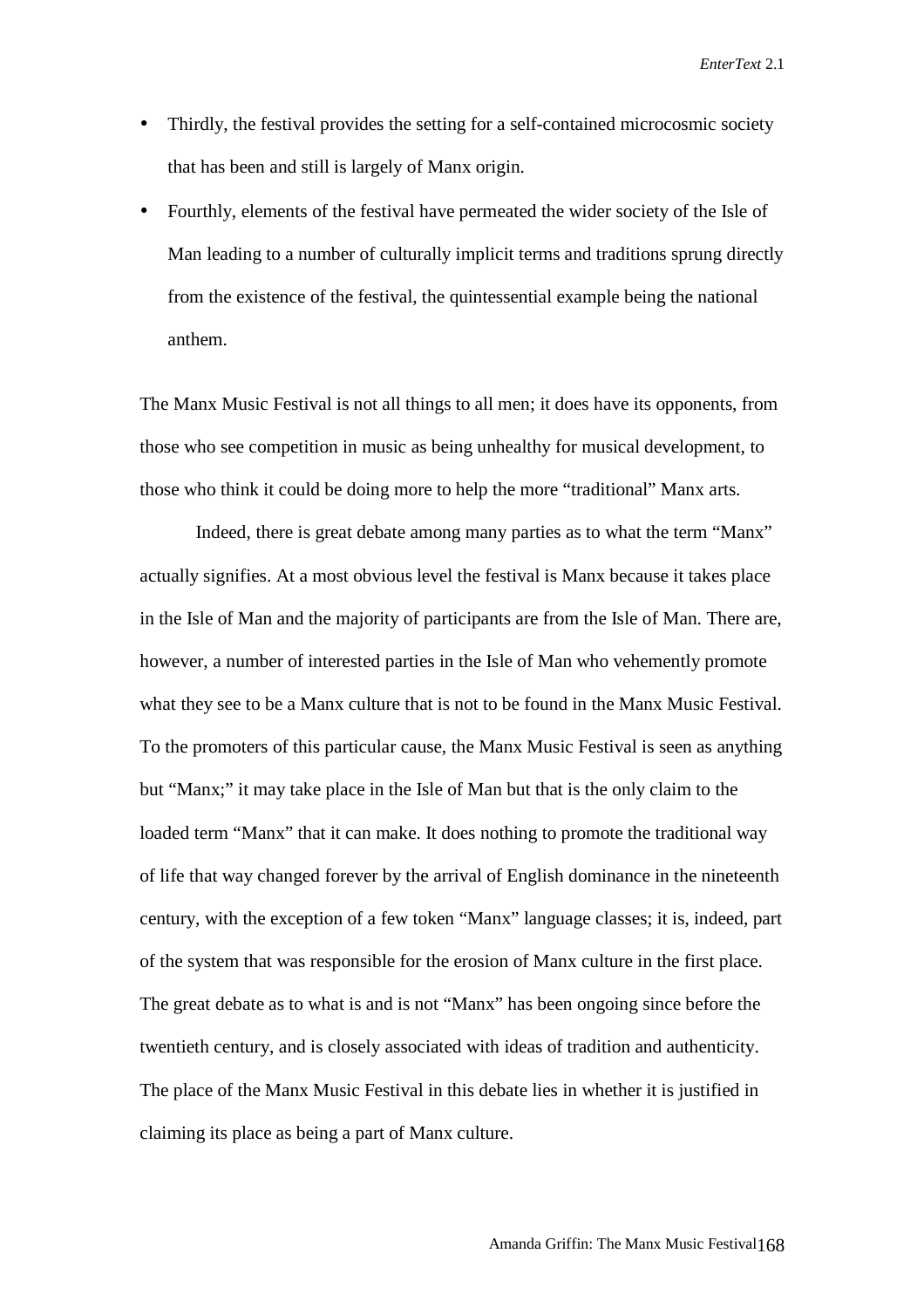The promotion of an indigenous culture is obviously very important to any nation; it gives a sense of uniqueness and creates solidarity, and the Isle of Man is certainly no different in its need for this. On the other hand the promulgation of ideas of "tradition" and "authenticity" is always precarious. Many supporters and promoters of the "traditional" see the Manx Music Festival as not being sympathetic to what they perceive as being Manx Culture. Although the Manx Music Festival has, as already mentioned, periodically offered a number of Manx language, music and dance classes, this has never been wholly accepted and supported by the "traditional" community. Manx Nationalist and ardent supporter of traditional Manx culture, Phil Gawne, recognises this but also sees the potential the festival could offer in the promotion of the "traditional" side of culture:

> Festivals such as Yn Chruinnaght are far more important to those people who take part in terms of the development and growth of traditional Manx culture, however, they are, and look set to remain, minority festivals...the Manx music festival does command a far greater audience and public profile (because its been around so much longer) than Yn Chruinnaght and will continue to do so for the foreseeable future. For this reason I believe it is essential that traditional Manx cultural classes continue in the festival and that these classes are supported to a far greater extent by traditional singers, dancers and musicians.<sup>29</sup>

The Yn Chruinnaght festival that Phil Gawne is referring to is an annual inter-Celtic festival of music and dance attracting groups from throughout the Celtic world. It was "revived" in 1978 and since then has been embraced by the traditionalists as being truly "Manx." Phil Gawne does see the usefulness of the Manx Music Festival as a tool for the promotion of traditional culture but does not consider it to be part of the traditional culture.

In many ways, though, the Manx Music Festival can be considered to be more representative of "Manx" culture than any of the current music and language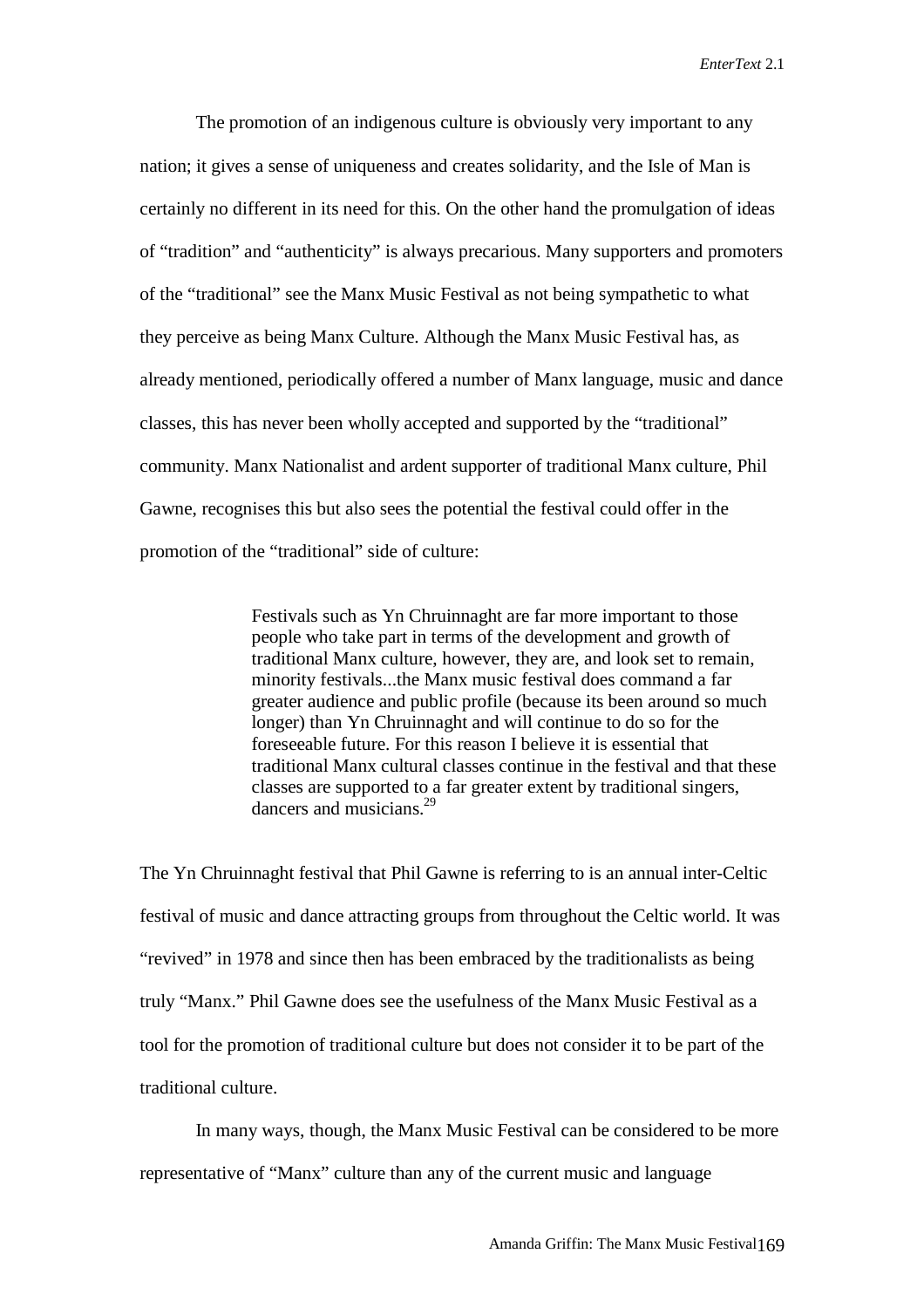revivalists may give it credit for. Fenella Bazin, who has been greatly involved with both the Manx Music Festival and the more "traditional" culture of the Chruinnaght, summarises the issue when she speaks of the Manx Music Festival in the following way:

> I think it's a lot more Manx than a lot of things people say are Manx events. Mainly because it's got a long tradition, not just since 1892, but this sort of music competition was going on long before that, right since the beginning of the 19th century. If you look in the newspapers you'll see reports for music competitions and festivals and such. And the whole basis of the Guild was really singing. I mean it's changed in the past twenty-five years, there have been a lot more instrumentalists, but singing is still at the core of the festival. Singing was the thing that was going on in the Island. People were enthusiastic about singing in the nineteenth century—it was the main thing that was going on. So I think the whole atmosphere is such an unforced atmosphere. I've been involved in the Chruinnaght right since the beginning of the revival. I used to take part in Chruinnaghts when I was young as well, and Chruinnaghts when I was young were Manx because they were what you did. Of course, the 1978 revival was something done very consciously and people were being very consciously "Manx" and consciously "Celtic" so in a sense that was much more artificially Manx than the Guild is. A lot of people wouldn't agree with that, but that's how I see it.<sup>30</sup>

Perhaps the real question is not what is and what is not Manx, but is more concerned with the definition of "culture" itself. If one agrees with the anthropologist Clifford Geertz that "man is an animal spun in webs of significance that he himself has created," then surely every individual is responsible for determining their own cultural identity.<sup>31</sup> The Manx Music Festival therefore is unquestionably part of Manx culture because there are symbolic "webs of significance" found within it and these symbolic webs are linked to cultural definition. It is only culturally significant, though, to those who choose to spin these webs of significance; therefore, for some, the festival may not hold the same degree of significance that Yn Chruinnaght does. Each culturally aware individual in the Isle of Man will have their own interpretation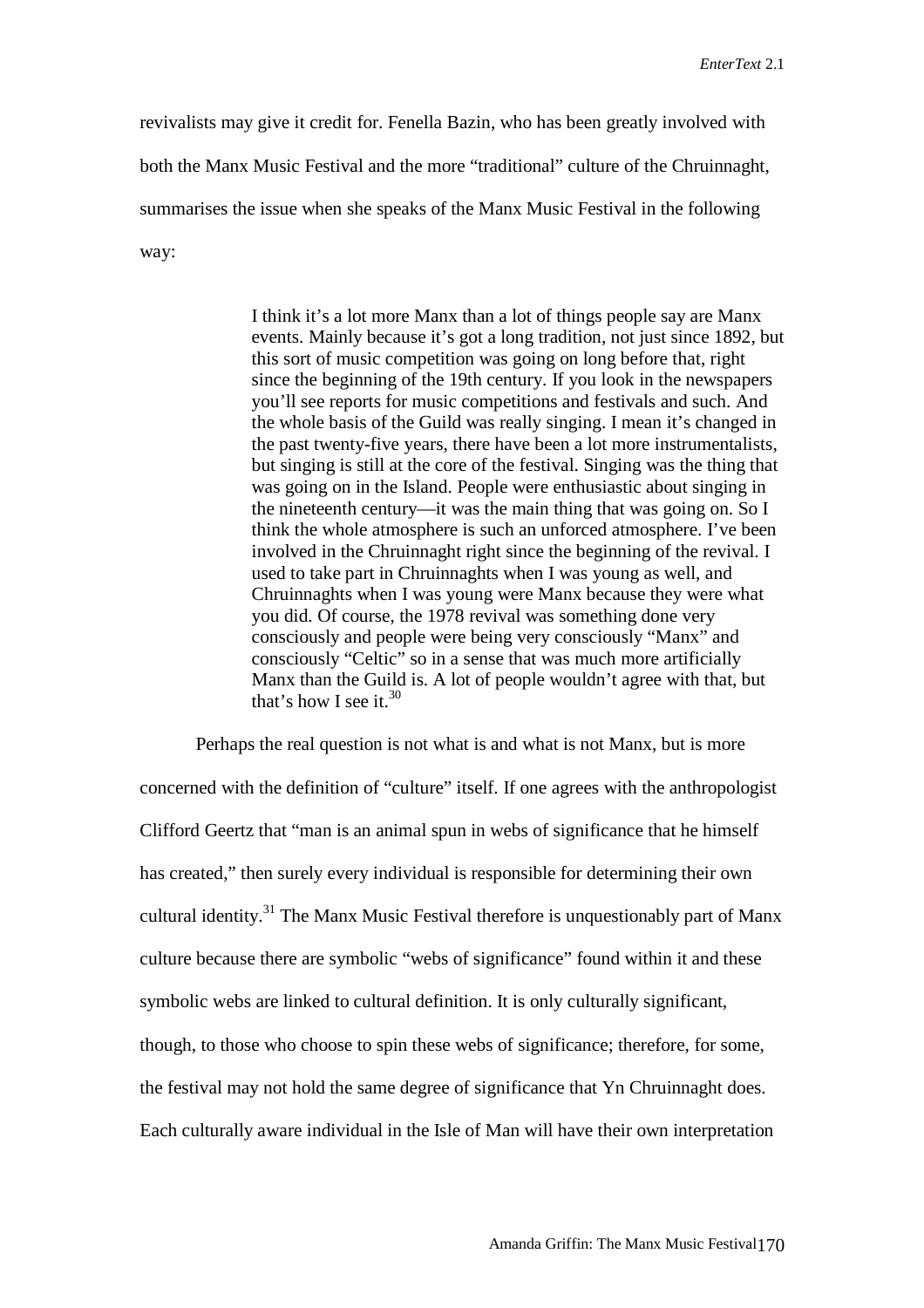of what is or is not part of Manx culture—their own individually formed "webs of significance."

It is impossible, however, to ignore the place the Festival now occupies within the culture of the Isle of Man and the part it has played in shaping Manx culture throughout its 109-year history. Those involved with the festival have used their own power, whether consciously or unconsciously, to impart a socio-cultural meaning that is pertinent to the formation of both national and individual identity. It is this which led to the President of Tynwald using the Manx Music Festival as an example of "the strength of Manx culture as it is today," and the Manx Music Festival will continue to occupy an important role in the culture of the Isle of Man.

#### **Notes**

 $\overline{a}$ 

<sup>&</sup>lt;sup>1</sup> Manx Independent, 4 May 1993.

<sup>&</sup>lt;sup>2</sup> Clifford Geertz, *The Interpretation of Culture* (New York: Basic Books, 1973), 22.  $3 \text{ In understanding this study.}$ 

<sup>&</sup>lt;sup>3</sup> In undertaking this study I was fortunate enough to be able to approach it from the position of the native ethnographer, and although this provided me with some distinct advantages, it left me wondering whether my own close involvement with the Isle of Man and from the age of five, the Manx Music Festival had clouded my judgement in any way. And so, although I have not consciously manipulated the research in any way, I am aware that, being human and being personally involved with my chosen field, there is a possibility that this may have happened despite my best efforts to the contrary. I am mindful that what I am presenting is by no means a definitive account. 4 The figures peaked at 663, 360 in the year 1913 (reference taken from J. Belchem, ed., *A New History*

*of the Isle of Man, Volume 5: The Modern Period 1830-1999* (Liverpool: Liverpool University Press, 2000).

<sup>&</sup>lt;sup>5</sup> Although immigration was a feature of island life for centuries, and English was widely spoken throughout the eighteenth and nineteenth centuries, it was during the Victorian period that the effects of Anglicisation were most profoundly felt.<br><sup>6</sup> It is interesting to note that Miss Wood herself immigrated to the Isle of Man in the year 1857 at the

age of sixteen and that her motivation in forming the musical competitions was itself sprung from the philanthropic drive to improve and educate the local population.

<sup>&</sup>lt;sup>7</sup> 'High Bailiff' is the name given to the Stipendiary Magistrate of the Isle of Man.

<sup>&</sup>lt;sup>8</sup> Since the initial research for this paper was undertaken, the Villa Marina has now closed for renovation and will not re-open until the year 2004. In 2002 the festival plans to split itself across two sites in central Douglas. Whether this change in venue will have an effect on the festival remains to be seen.

<sup>&</sup>lt;sup>9</sup> Author's interview with Geoffrey and Elaine Christian, 17 April 2000.

<sup>&</sup>lt;sup>10</sup> Response to written questionnaire.

 $11$  Response to written questionnaire.